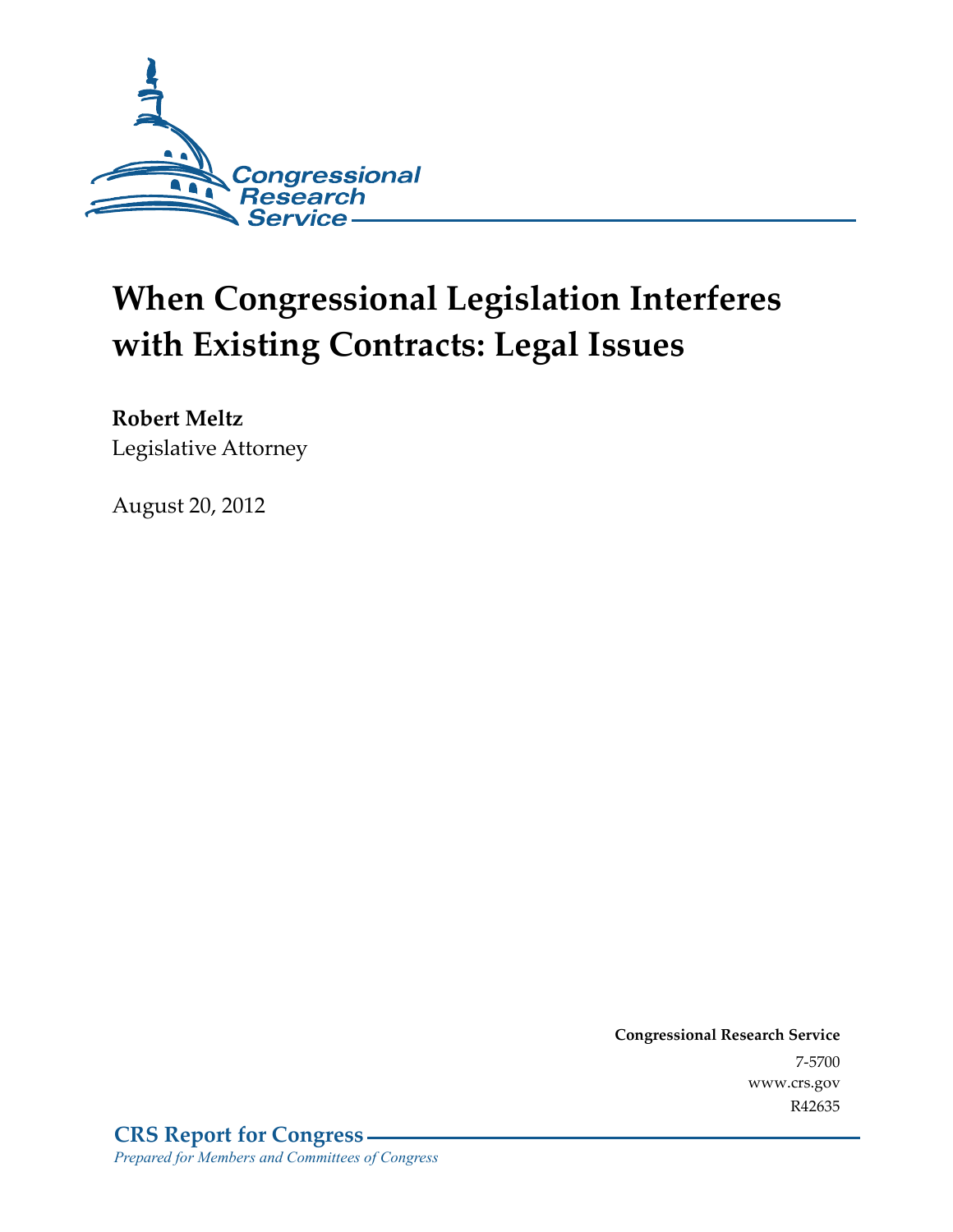## **Summary**

Laws enacted by Congress on occasion interfere with contracts entered into before enactment, prompting suits against the United States by disappointed contract parties. In a few of them, courts have awarded billions of dollars to the United States' contracting partners. This report surveys the legal theories invoked in such suits. Note that litigation on the grounds covered herein can be avoided entirely if the congressional enactment is construed to apply only to *future* contracts.

Two competing interests underlie this report's topic. On the one hand, protection of settled expectations, at least to some degree, is essential to ordered society. Contract law has this goal for expectations embodied in contracts. On the other hand, government needs latitude to address new problems, so contracts generally are said to confer no immunity against future legislation. The balance struck by the case law is that while Congress legitimately can thwart performance under existing contracts, the United States may in some instances have to pay compensation.

The United States cannot be sued unless it waives sovereign immunity and vests jurisdiction to hear claims against it in a court. This the United States has done with regard to the legal theories at issue here. Once past these procedural thresholds, courts accord different treatment to legislative interference with existing contracts depending on whether the interference is with a "public contract," defined as one where the United States is a party, or with a private contract, defined as one between two non-federal parties. Broadly speaking, challenges to the former are more likely to win.

For public contracts, breach of contract is the main theory on which challenges to congressional interference with existing contracts are litigated. The United States is as bound by its contracts as are individuals, so the same breach rules apply. Some special situations that have occupied the courts in recent years have been (1) breaches of the implied covenant of good faith and fair dealing; (2) the addition by Congress of new hurdles for the private party to a contract with the United States; and (3) breach by congressional *inaction*.

In addition to sovereign immunity, which as noted has been waived, there are other "sovereign defenses" that the United States can invoke when sued for breach. One is the sovereign acts doctrine, which holds that the United States is not liable for its "public and general" acts as sovereign. This defense seeks to ensure that the United States is no worse off than a private contracting party when acts of the United States as sovereign impede contract performance. Another sovereign defense flows from the unmistakability doctrine, which states that a federal agency may not contract away Congress's sovereign power to regulate unless Congress has unmistakably empowered the agency to do so.

For private contracts, the main legal theory is the Fifth Amendment Takings Clause. Plaintiffs argue that since contract rights generally are deemed "property" under the Takings Clause, a congressional enactment that thwarts performance under a contract in essence takes property, requiring compensation. The government's defense is often the *Omnia* rule, a Supreme Court holding under which government actions that only incidentally interfere with performance of private contracts are deemed to constitute but a frustration, not a taking, of contract rights. Per this definition, the *Omnia* rule does not apply when the congressional action expressly "targets" an existing contract right, though even here the taking claim usually is rejected.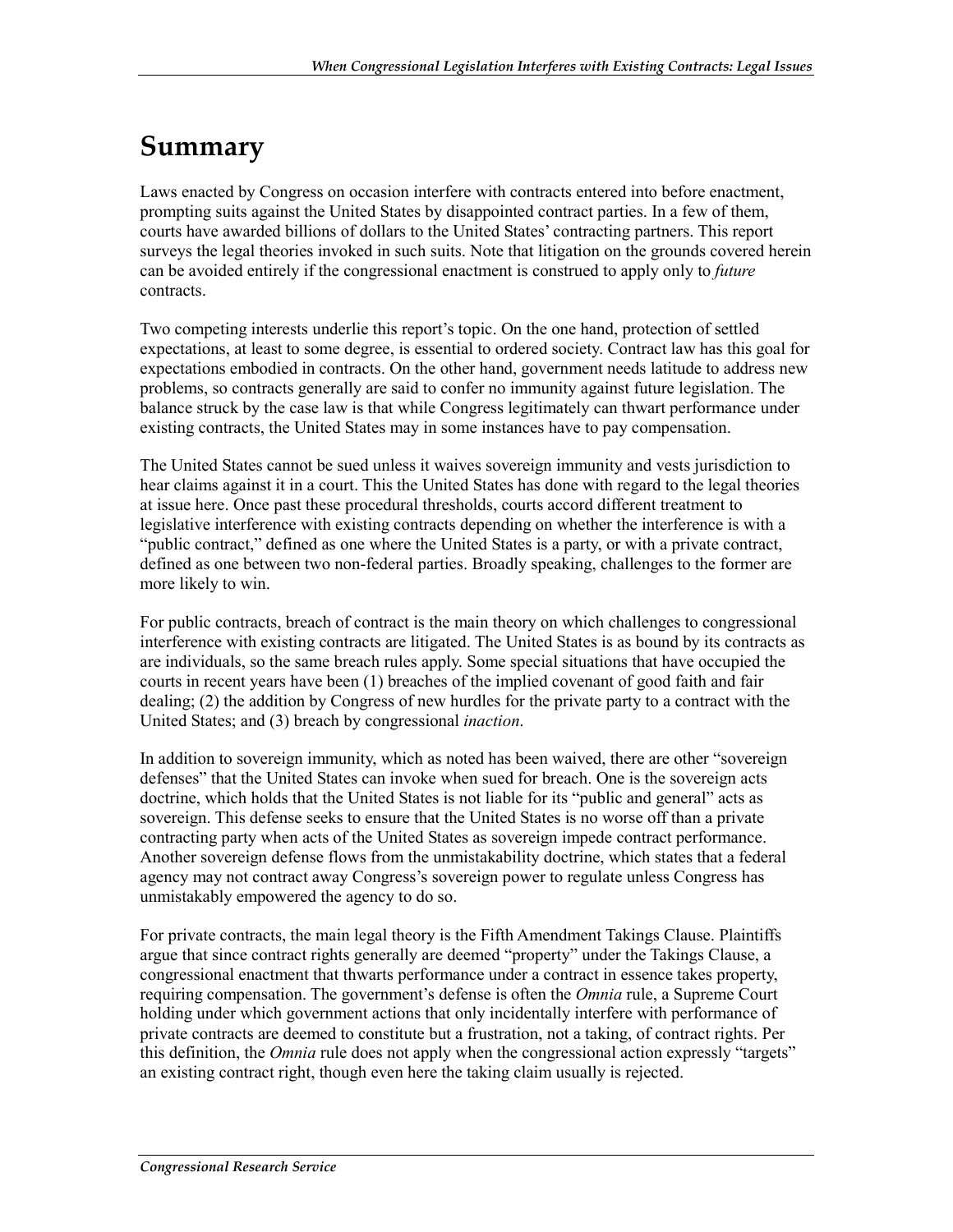## Contents

### Contacts

|--|--|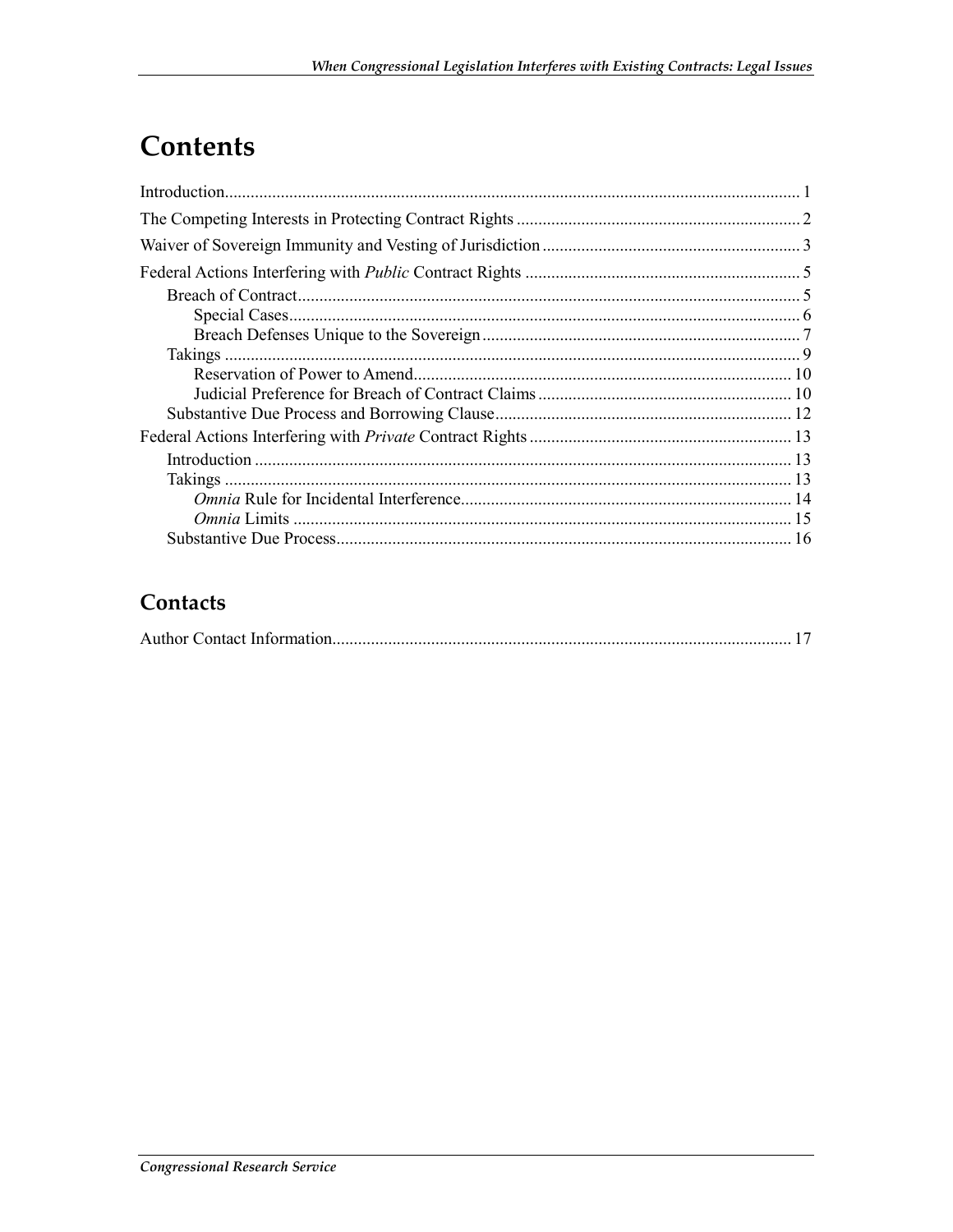## **Introduction**

Congress, when it enacts a new law, generally does not operate on an empty slate. The new law likely affects relationships, expectations, rights, investments, and other arrangements that already exist. In particular, the statute may interfere—either as its express purpose or incidental byproduct—with contracts entered into prior to its enactment. Such contracts may be between the United States and a private party ("public contracts") or solely between private parties ("private contracts").

The range of factual settings in which legislative interference with existing contracts may arise is unbounded, and the recompense sought by disappointed contract parties from the United States can be quite large. Perhaps the most high-profile such interference arose under the 1989 "savings and loan bailout statute.<sup> $\frac{3}{1}$ </sup> In that law, Congress forbade thrift institutions from counting "supervisory good will" toward minimum capital requirements, after such thrifts had acquired failing thrifts on the federal contractual promise that supervisory good will could be so used. This federal reversal resulted in numerous thrifts falling below minimum capital requirements and being liquidated. Thus far, the United States has paid out \$2.28 billion on the roughly 125 claims filed by acquiring thrifts, out of \$34.34 billion sought (two cases remain to be resolved).<sup>2</sup> Separately but also related to the savings and loan crisis, a 1993 congressional enactment undercut agreements premised on acquiring thrift institutions being able to take tax deductions for certain losses, by eliminating those deductions.<sup>3</sup>

Other illustrations abound. A bill now in Congress would demand renegotiation of existing collective bargaining agreements between the Postal Service and its employees if such agreements contain a specified provision.<sup>4</sup> Under the Troubled Asset Relief Program,<sup>5</sup> the United States required Chrysler and General Motors to terminate certain dealership contracts as a condition of obtaining financial assistance.<sup>6</sup> Following 9/11, Congress enacted the Aviation and Transportation Security Act under which security screening at U.S. airports was transferred from private to federal hands, indirectly negating security services contracts between private security services and airlines.<sup>7</sup> In 1988 and 1990, Congress statutorily blocked prepayment of certain mortgage contracts on low-income housing, which prepayment had been expressly allowed in

<sup>&</sup>lt;sup>1</sup> More formally, the Financial Institutions Reform, Recovery, and Enforcement Act of 1989, P.L. 101-73.

<sup>2</sup> These claims are known as "*Winstar* cases" after the Supreme Court decision addressing certain sovereign defenses raised by the United States in them. United States v. Winstar Corp., 518 U.S. 839 (1996). The text numbers are current as of May 17, 2012, and are from Jeanne E. Davidson, Director, Commercial Litigation Branch, Dep't of Justice, *Lessons Learned from the Winstar and Spent Nuclear Fuel Cases: What Do the Available Data Suggest?* (May 17, 2012) (prepared for United States Court of Appeals for the Federal Circuit Judicial Conference).

<sup>3</sup> Omnibus Budget Reconciliation Act § 13224 ("Guarini amendment"), P.L. 103-66. *See* Centex Corp. v. United States, 395 F.3d 1283 (Fed. Cir. 2005).

<sup>4</sup> H.R. 2309 (Postal Reform Act of 2011) § 304.

<sup>5</sup> 12 U.S.C. § 5211.

<sup>&</sup>lt;sup>6</sup> The two lawsuits resulting from these terminated dealer contracts are now pending: Colonial Chevrolet Co., Inc. v. United States, No. 10-647C (Fed. Cl. filed February 27, 2012), and Alley's of Kingsport, Inc. v. United States, No. 11- 100C (Fed. Cl. filed February 27, 2012). Plaintiffs seek a total of between \$400 million and \$1 billion.

<sup>7</sup> P.L. 107-171 (codified in scattered sections of 5 U.S.C. and 49 U.S.C.). *See* Huntleigh USA Corp. v. United States, 525 F.3d 1370 (Fed. Cir. 2008).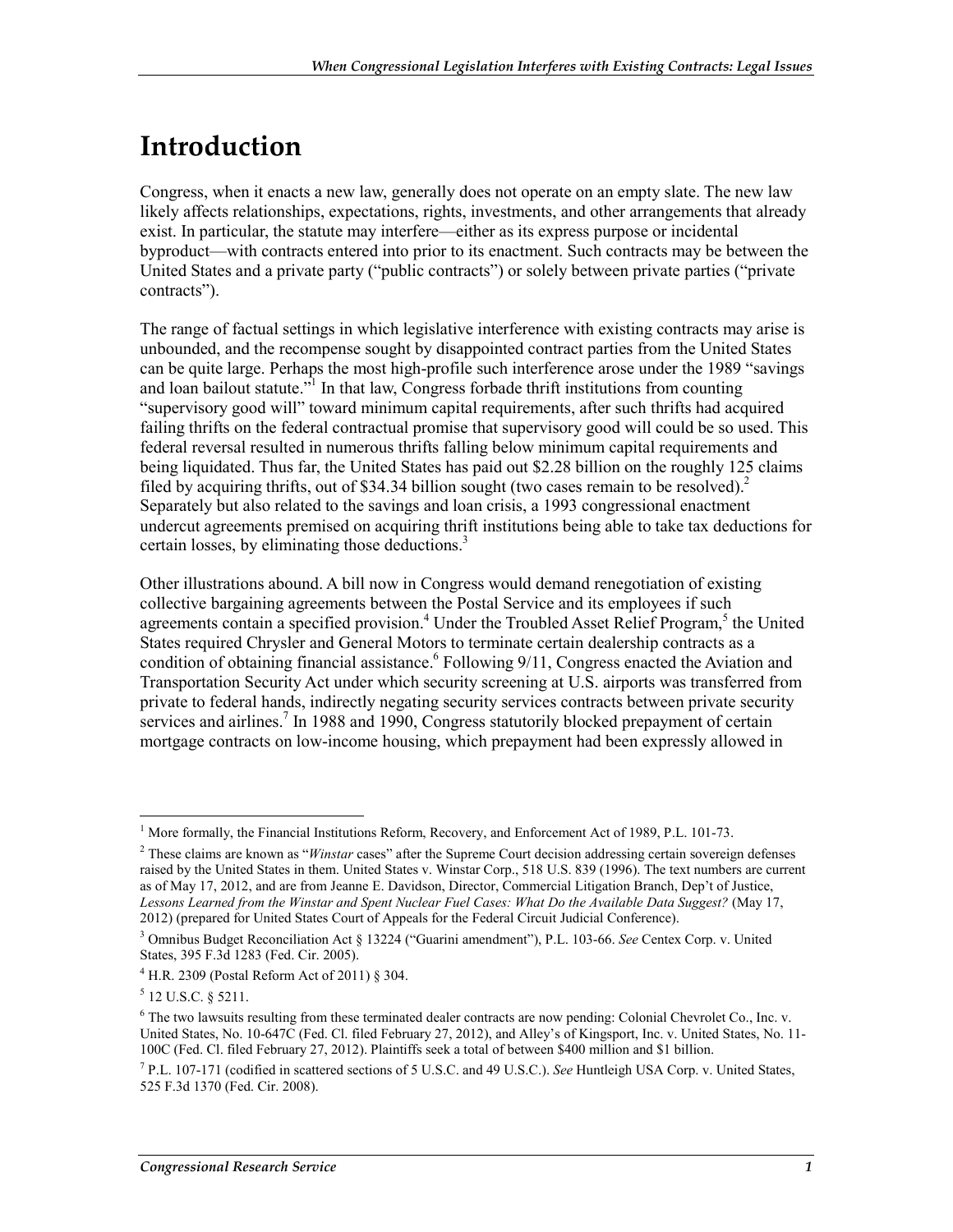those contracts.<sup>8</sup> And in 2008 amendments to the Medicare statutes, Congress terminated a number of equipment and supply contracts previously entered into by the United States.<sup>9</sup>

This report surveys the legal theories that may be invoked by aggrieved contract parties to obtain redress in these situations—that is, when new federal statutes interfere with contracts entered into pre-enactment. The effort is to give Congress some advance warning as to when such interferences, in bills before Congress, may result in legal challenge. For public contracts, the usual legal challenge is via a breach of contract claim, though claims that contract rights have been "taken," requiring compensation under the Fifth Amendment Takings Clause.<sup>10</sup> are often joined. For private contracts, the breach theory is not available since by definition the United States is not a party to the contract. Here, takings claims predominate.

One point warrants spotlighting. Breach, takings, and similar claims have no place if the federal statute applies only to contracts entered into *after enactment*. In the case of a statute whose application becomes clear only after regulations construing it are issued, claims based on contract interference have no place when the contract is entered into *after the regulations take effect.* In either case—post-enactment or post-regulation—the decisive principle is that parties are presumed to contract with knowledge of the law existing at the time.<sup>11</sup> Congressional drafters can ensure a prospective-only interpretation of a statute by explicitly so stating in bill text. Absent an explicit statement, a prospective-only reading of a statute *may* be adopted, but is not guaranteed, under the general presumption that, lacking clear indication otherwise, statutes should be read to apply prospectively only.<sup>12</sup>

## **The Competing Interests in Protecting Contract Rights**

Protection of settled expectations is essential to ordered society, certainly to the conduct of business.<sup>13</sup> Thus, contract law protects the settled expectations of parties to contracts. At the same time, government must have latitude to address new problems, even if that means interfering with settled expectations in existing contracts. Thus, contracts generally are said to confer no immunity against future legislation. Stated the Supreme Court: "Contracts, however express, cannot fetter the constitutional authority of Congress."14 Or as the Court also noted: "[P]arties by entering into contracts may not estop the legislature from enacting laws intended for the public

<sup>&</sup>lt;sup>8</sup> Emergency Low Income Housing Preservation Act, P.L. 100-242 (1988); Low-Income Housing Preservation and <sup>8</sup> Resident Homeownership Act, P.L. 101-625 (1990). Roughly a dozen suits challenging the blocking of these prepayments by the statutes were filed. *See, e.g.*, CCA Assocs. v. United States, 667 F.3d 1239 (Fed. Cir. 2011), *petition for cert. filed*.

<sup>9</sup> Medicare Improvements for Patients and Providers Act of 2008, 42 U.S.C. § 1395w-3. *See* Cardiosom, L.L.C. v. United States, 656 F.3d 1322 (Fed. Cir. 2011) (remanding for trial on the merits).

 $10$  U.S. Const. amend V: "[N]or shall private property be taken for public use, without just compensation."

<sup>&</sup>lt;sup>11</sup> *See, e.g.*, In re Doctors Hospital of Hyde Park, Inc., 337 F.3d 951, 959 (7<sup>th</sup> Cir. 2003).

<sup>12</sup> *See, e.g*., Landgraf v. USI Film Products, 511 U.S. 244, 272-273 (1994).

<sup>&</sup>lt;sup>13</sup> *See, e.g., id.* at 265 ("Elementary considerations of fairness dictate that individuals should have an opportunity to know what the law is and to conform their conduct accordingly; settled expectations should not be lightly disrupted."); Alliance of American Insurers v. Chu, 571 N.E.2d 672, 678 (N.Y. 1991).

<sup>&</sup>lt;sup>14</sup> Concrete Pipe & Prods. of California, Inc. v. Construction Laborers Pension Trust, 508 U.S. 602, 642 (1993).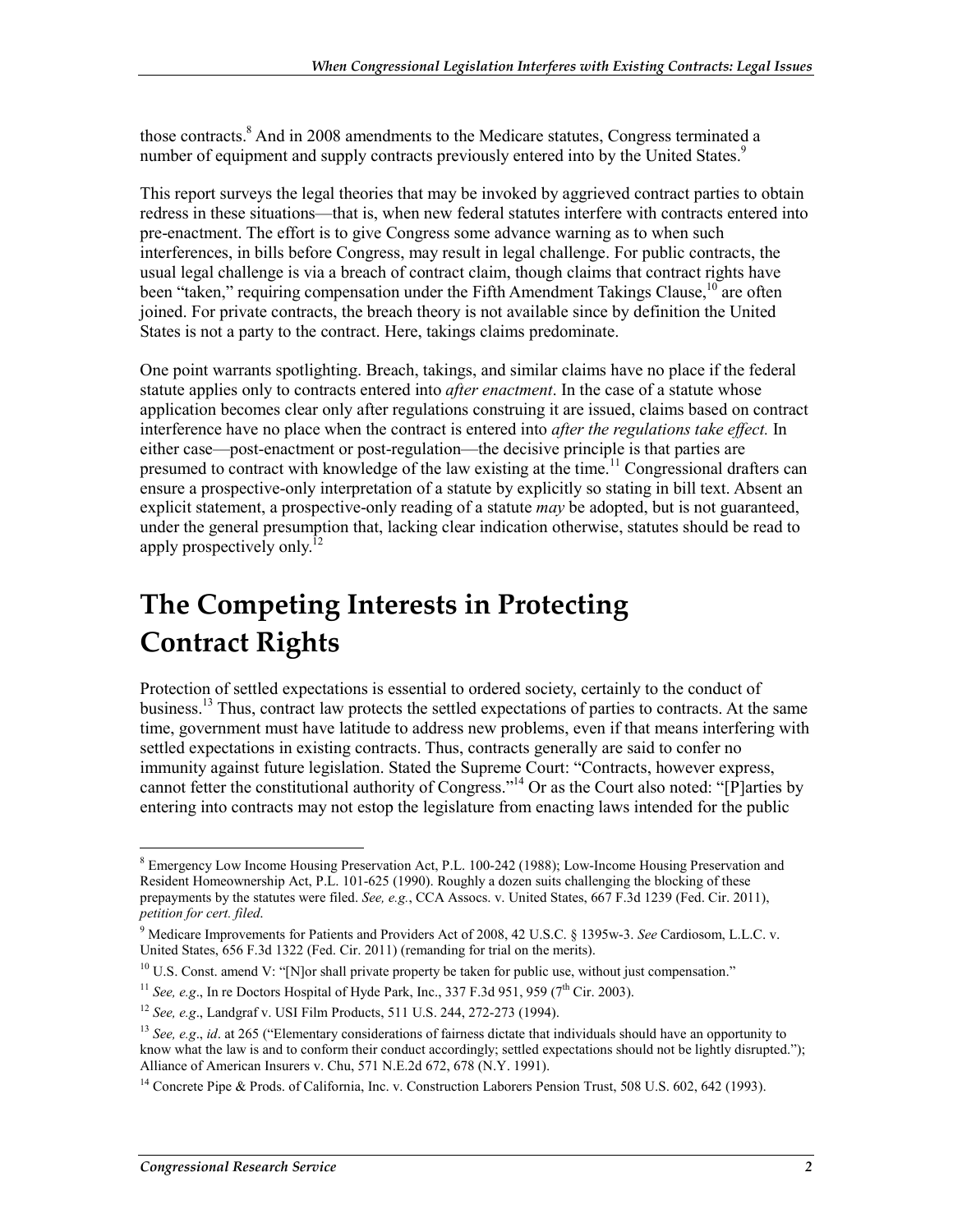good."<sup>15</sup> However, the fact that Congress can legitimately thwart performance under existing contracts does not alter the fact that disappointed parties to those contracts may be able to obtain monetary relief under the breach and takings theories mentioned earlier.

The need for balance between protecting settled expectations and allowing the government future legislative latitude also applies to contracts to which the government is a party. The right of the government to enter into contracts is not only an essential attribute of sovereignty, but also a practical necessity. The ability of the government to contract with private parties would be hindered if it were able to ignore its contractual commitments or seek to avoid contractual remedies simply because it is the sovereign. Thus, the Supreme Court admonishes, "[t]he United States are as much bound by their contracts as are individuals."<sup>16</sup> At the same time, this report notes certain defenses to breach of contract that the United States has, but private parties do not. These defenses—chiefly, the sovereign act defense and unmistakability doctrine—are well known and arguably form part of the expectations of a private party who contracts with the government. Courts are generally reluctant to expand these defenses or otherwise allow the government to escape its contractual obligations simply because it is the sovereign.<sup>17</sup> Conversely, when the government enters into a contract it is entitled to the same contractual protections as a private party.

The protection of settled expectations in the takings arena also invokes this distinction between the government acting in a sovereign versus proprietary capacity. When acting in a sovereign capacity, government may be held to have taken property, requiring compensation. When entering into contracts, however, government is often seen as acting in a proprietary capacity, in which capacity the application of a takings theory in the event of contract breach is disfavored.<sup>18</sup>

## **Waiver of Sovereign Immunity and Vesting of Jurisdiction**

To sue the United States for congressional interference with a contract right (public or private), the United States must have waived its sovereign immunity: the United States is immune from suit except as it consents to be sued.<sup>19</sup> This waiver/consent precondition applies to both breach of contract claims and takings claims.<sup>20</sup> The consent to suit has been given, in both cases, in the form of the Tucker Act<sup>21</sup> and Little Tucker Act.<sup>22</sup> Actually, these acts do *two* interconnected

<sup>15</sup> Manigault v. Springs, 199 U.S. 473, 480 (1905). For still further authority, see *Norman v. Baltimore & Ohio Rd. Co*., 294 U.S. 240, 307-308 (1935) ("Contracts may create rights of property, but when contracts deal with a subject matter that lies within the control of Congress, they have a congenital infirmity. Parties cannot remove their transactions from the reach of dominant constitutional power by making contracts about them.").

<sup>16</sup> Perry v. United States, 294 U.S. 330, 351 (1935); Lynch v. United States, 292 U.S. 571, 579 (1934). *Accord*, Mobil Oil Exploration & Producing Southeast, Inc. v. United States, 530 U.S. 604, 607 (2000); United States v. Winstar Corp., 518 U.S. 839, 895 (1996) (plurality opinion).

<sup>&</sup>lt;sup>17</sup> See, e.g., United States v. Winstar Corp., 518 U.S. 839, 883 (1996) (declining to expand the unmistakability doctrine in a manner that would place it "at odds with the Government's own long-run interest as a reliable contracting partner ….").

<sup>&</sup>lt;sup>18</sup> See the discussion *infra* under "Judicial Preference for Breach of Contract Claims."

<sup>&</sup>lt;sup>19</sup> Library of Congress v. Shaw, 478 U.S. 310, 315 (1986); United States v. Mitchell, 463 U.S. 206, 211 (1983).

<sup>20</sup> *See, e.g*., Perry v. United States, 294 U.S. 330, 352 (1935) (breach of contract claims).

 $^{21}$  28 U.S.C. § 1491(a)(1).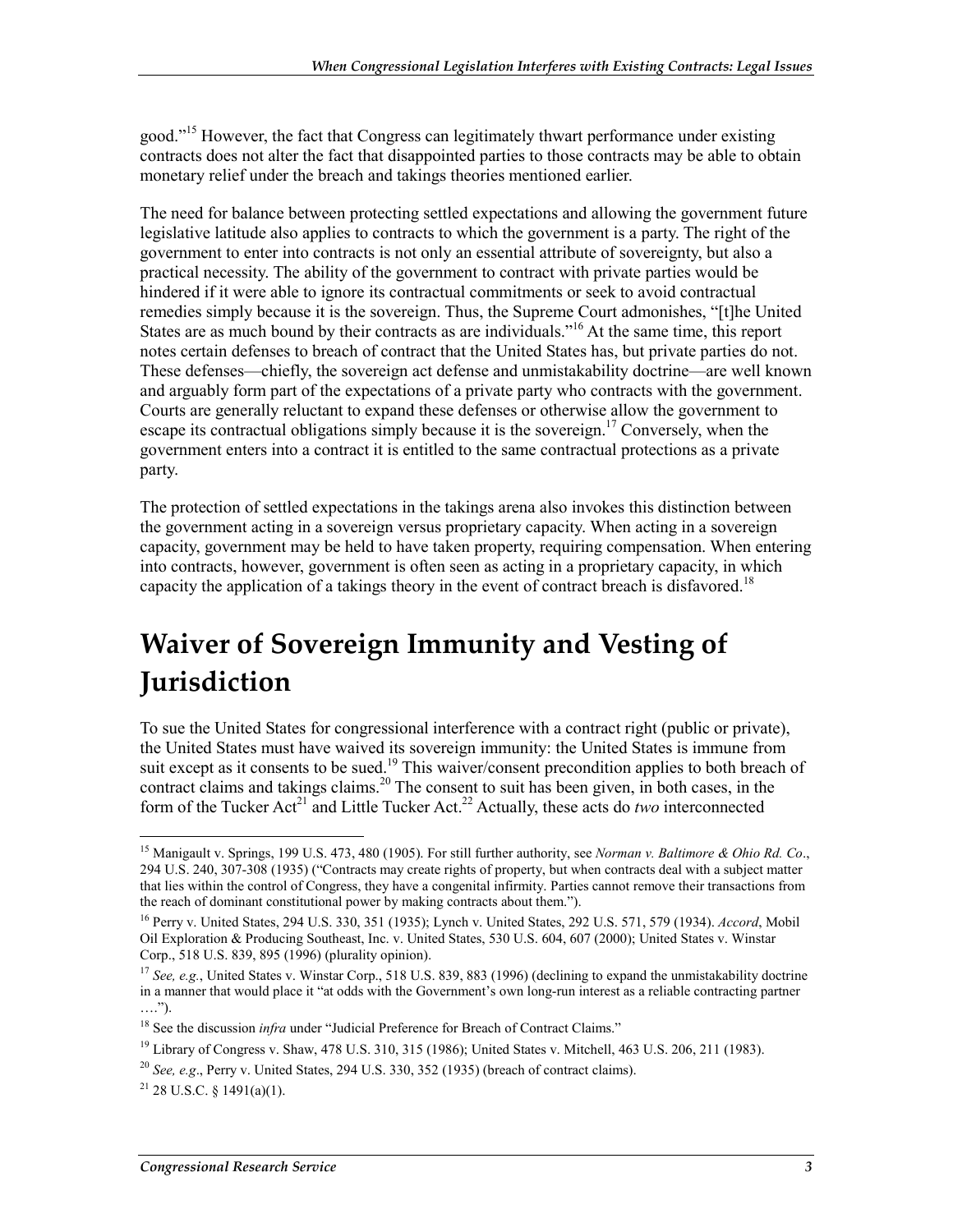things: they waive the sovereign immunity of the United States against suits based on breach and takings, *and* they vest jurisdiction over such claims in a particular court.<sup>23</sup>

The Tucker Act gives the U.S. Court of Federal Claims jurisdiction over "claims" against the United States "founded either upon the Constitution, … or upon any express or implied contract with the United States ...." The phrase "upon the Constitution" plainly includes takings claims against the United States—important not only for jurisdictional reasons, but because the Takings Clause of the Fifth Amendment is not construed to contain its own waiver of sovereign immunity. The waiver comes only from the Tucker Act. As for breach of contract actions, the phrase "upon any express or implied contract" states the Tucker Act's coverage of such actions explicitly. However, the phrase "implied contract" has been limited by case law to contracts implied in fact, excluding contracts implied in law.<sup>24</sup>

The Little Tucker Act gives federal district courts the same jurisdiction over breach and takings claims against the United States as the "big" Tucker Act gives to the Court of Federal Claims with one difference. In Little Tucker Act suits, the amount in controversy may be no more than \$10,000. Reading the two statutes together, those wishing to sue the United States over a legislative interference with contract must, if pursuing a breach or takings theory, sue in the Court of Federal Claims if seeking more than \$10,000, but may sue in either district court or Court of Federal Claims if seeking \$10,000 or less.

Under either statute, the remedy available to the plaintiff is exclusively money. The "claims" referred to in the Tucker Act and Little Tucker Act are universally construed to mean monetary claims.<sup>25</sup> Thus, in the case of public contracts, the plaintiff cannot compel the United States to perform its end of the contract ("specific performance") through a declaratory, injunctive, or mandamus remedy; it can only seek money ("damages") for breach.<sup>26</sup> In the case of either public or private contracts, suits under a takings theory can only ask for the constitutionally promised "just compensation," not injunctive relief ordering the federal agency to rescind its allegedly contract-taking action. Also under either statute, any appeal taken, whether from the U.S. Court of Federal Claims or a federal district court, is to the U.S. Court of Appeals for the Federal Circuit.<sup>27</sup>

Due process claims cannot be heard in the Court of Federal Claims under the Tucker Act,<sup>28</sup> or in federal district courts under the Little Tucker Act, but must instead go to a federal district court under federal question jurisdiction.<sup>29</sup> Thus, appeal is to the appropriate regional circuit rather than the Federal Circuit.

<sup>(...</sup>continued)

 $22$  28 U.S.C. § 1346(a)(2).

<sup>23</sup> United States v. Mitchell, 463 U.S. 206, 212 (1983).

<sup>24</sup> *See, e.g.*, Hatzlachh Supply Co. v. United States, 444 U.S. 460, 465 n.5 (1980).

<sup>25</sup> *See, e.g*., Bowen v. Massachusetts, 487 U.S. 879, 914 (1988) (Tucker Act "has long been construed as authorizing only actions for money judgments and not suits for equitable relief against the United States").

<sup>&</sup>lt;sup>26</sup> Nor does the waiver of sovereign immunity in the Administrative Procedure Act extend to actions seeking declaratory relief or specific performance in breach of contract actions against the United States. Sharp v. Weinberger, 798 F.2d 1521, 1523-1524 (D.C. Cir. 1986).

<sup>27 28</sup> U.S.C. §§ 1295(a)(2)-(3).

<sup>28</sup> Crocker v. United States, 125 F.3d 1475, 1476 (Fed. Cir. 1997).

<sup>29 28</sup> U.S.C. § 1331.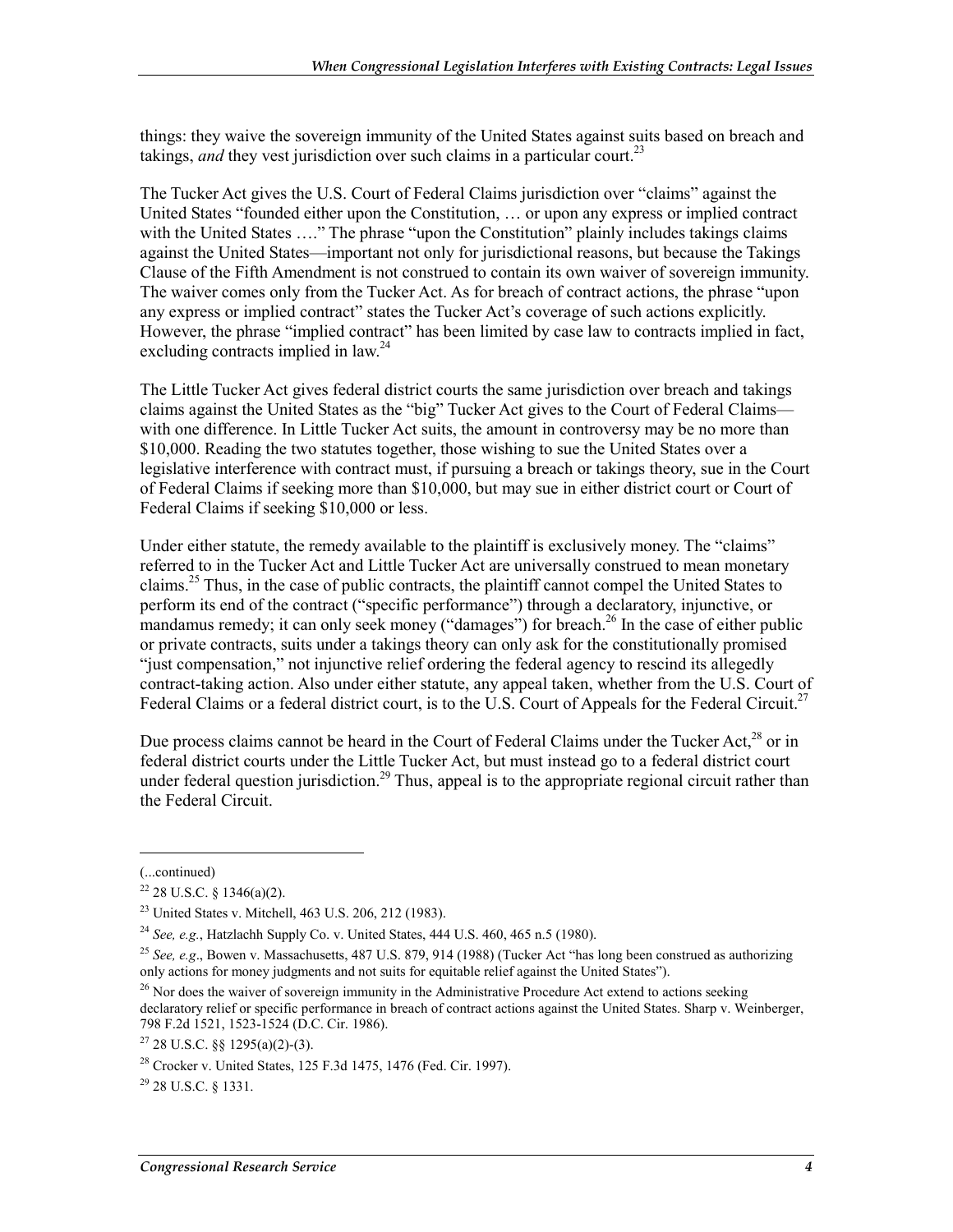## **Federal Actions Interfering with**  *Public* **Contract Rights**

A "public contract," as noted, is a contract to which the United States is a party. These are contracts "where the sovereign steps off the throne and engages in purchase and sale of goods, lands, and services, transactions such as private parties, individuals, or corporations also engage in among themselves."30 However, the federal government's dual roles as sovereign and as contracting party often give rise to contracts that differ from traditional contracts between private parties. Types of public contracts include those that provide for (1) the purchase or sale of goods or services;<sup>31</sup> (2) government conferring a benefit;<sup>32</sup> (3) implementation of a statutory program;<sup>33</sup> and (4) the lease or sale of resources on public lands.<sup>34</sup>

## **Breach of Contract**

The concept of breach of contract defies simple definition, though reduced to its essence it constitutes the failure of one party to a contract to perform a promised action so as to give rise to a right to relief (often in damages) from the other party.<sup>35</sup> Breach of contract is the main theory on which challenges to congressional interference with pre-existing public contracts are litigated. As earlier noted, the United States is as bound by its contracts as are individuals, save for the special "sovereign defenses" discussed below.<sup>36</sup> That is, the same breach rules apply to the United States as a contract party as to a nonfederal party.

Of course, the first step in determining if a federal enactment has effected a breach is to scrutinize the terms of the contract. If the United States can show that a later congressional enactment was contemplated by express or implied terms in the contract, there is obviously no breach. In *Mobil Oil and Producing Southeast, Inc. v. United States*, for example, the Supreme Court could not determine whether a federal statute was an anticipatory breach of pre-existing federal lease contracts with oil and gas producers until it determined whether a lease provision subjected the leases to only those laws existing when the lease was entered into, or later-enacted laws as well.<sup>37</sup>

<sup>30</sup> Kania v. United States, 650 F.2d 264, 268 (Ct. Cl. 1981).

<sup>31</sup> *See, e.g*., Freedman v. United States, 320 F.2d 359 (Ct. Cl. 1963) (involving government contract to sell surplus Army tanks).

<sup>32</sup> *See, e.g*., Bowen v. POSSE, 477 U.S. 41 (1986) (describing agreements between the states and federal government pursuant to Social Security Act under which states could obtain Social Security coverage for their employees).

<sup>33</sup> *See, e.g.*, United States v. Winstar Corp., 518 U.S. 839 (1996) (involving contracts under which the United States encouraged healthy thrifts to take over failing thrifts by promising the former they would be able to count "supervisory good will" toward meeting federal minimum capital requirements).

<sup>34</sup> *See, e.g.*, Mobil Oil and Producing Southeast, Inc. v. United States, 530 U.S. 604 (2000) (involving oil and gas leases entered into between oil companies and the United States under the Outer Continental Shelf Lands Act).

 $35$  This report is not a treatise on contract law. For that, the reader is referred to WILLISTON ON CONTRACTS ( $4<sup>th</sup>$  ed. 1999) and the RESTATEMENT (SECOND) ON CONTRACTS (1981).

<sup>36</sup> *See* note 16 *supra* and accompanying text.

<sup>37</sup> *Mobil Oil and Producing Southeast*, 530 U.S. 604 (construing lease terms to subject leaseholder only to laws existing when lease was signed, and accordingly finding repudiation of lease by later congressional enactment).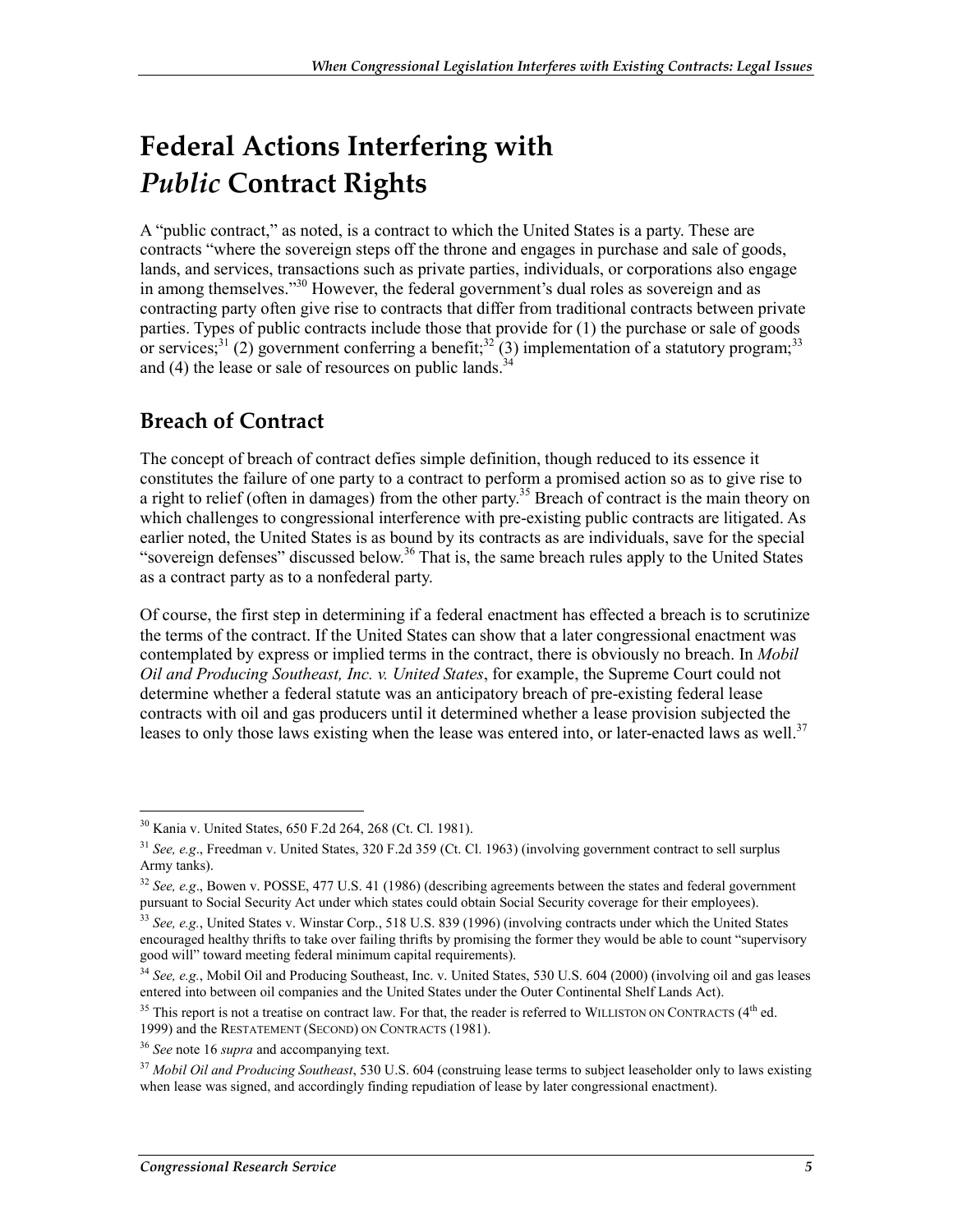#### **Special Cases**

There are several breach of public contract situations worth special mention:

#### *Implied Covenant of Good Faith and Fair Dealing*

In a set of related cases, the United States was found liable for contract breach even though the congressional enactment did not run afoul of any *express* term in the affected contracts. During the savings and loan crisis of the 1980s, financial institutions had acquired failing thrifts in part based on a particular tax advantage: the deductibility of losses on the sale of certain assets of the acquired institution. Indeed, government agencies had actively promoted the availability of such deductions to encourage such acquisitions and thereby reduce the government's reimbursement obligation to depositors of the failed thrifts. In 1993, however, Congress enacted the "Guarini amendment," which abolished the loss deduction retroactive to 1991. This eliminated a major part of the benefit to acquiring institutions under the agreements they had entered into with the United States (acting as receiver of the failing thrifts).

The leading decision is *Centex Corp. v. United States*. 38 There, the Guarini amendment was held to have breached the implied covenant of good faith and fair dealing in the federal agreements with the acquiring institutions. This covenant imposes a duty "not to interfere with the other party's performance and not to act so as to destroy the reasonable expectations of the other party regarding the fruits of the contract."<sup>39</sup> The court found that Congress had been "keenly aware" of the deductibility benefit and had eliminated it retroactively to reduce what it regarded as the excessive costs of the acquisition transactions.<sup>40</sup> Moreover, the court noted, the Guarini amendment had not been aimed at taxpayers generally, which would have mitigated its unfairness. Rather, the amendment "had its sole impact on particular contracts that Congress regarded as being unduly favorable to the acquiring institutions ....<sup>"41</sup>

#### *Additional Requirements*

The Supreme Court has held that Congress's imposition of additional requirements on an entity that has previously contracted with the United States may be regarded as tantamount to a breach. In *Mobil Oil Exploration & Producing Southeast, Inc. v. United States*, 42 two oil companies paid the Department of the Interior \$156 million in "up front bonus payments" for lease contracts allowing them to explore for and produce oil and gas off the North Carolina coast. The companies then submitted an exploration plan and certification of the plan's consistency with the state's coastal zone management plan. These submissions met the requirements of the Outer Continental Shelf Lands Act, which normally would have meant that under that statute, the Secretary had to approve the plan within 30 days. But a few days prior to the submissions, Congress enacted the Outer Banks Protection Act, which added significant new preconditions to the Secretary's approval of the exploration plan.

<sup>38 395</sup> F.3d 1283 (Fed. Cir. 2005).

<sup>39</sup> *Id*. at 1304. *See also* RESTATEMENT (SECOND) OF CONTRACTS § 205 (1981).

<sup>40 395</sup> F.3d at 1305.

<sup>41</sup> *Id*. at 1306.

<sup>42 530</sup> U.S. 604 (2000).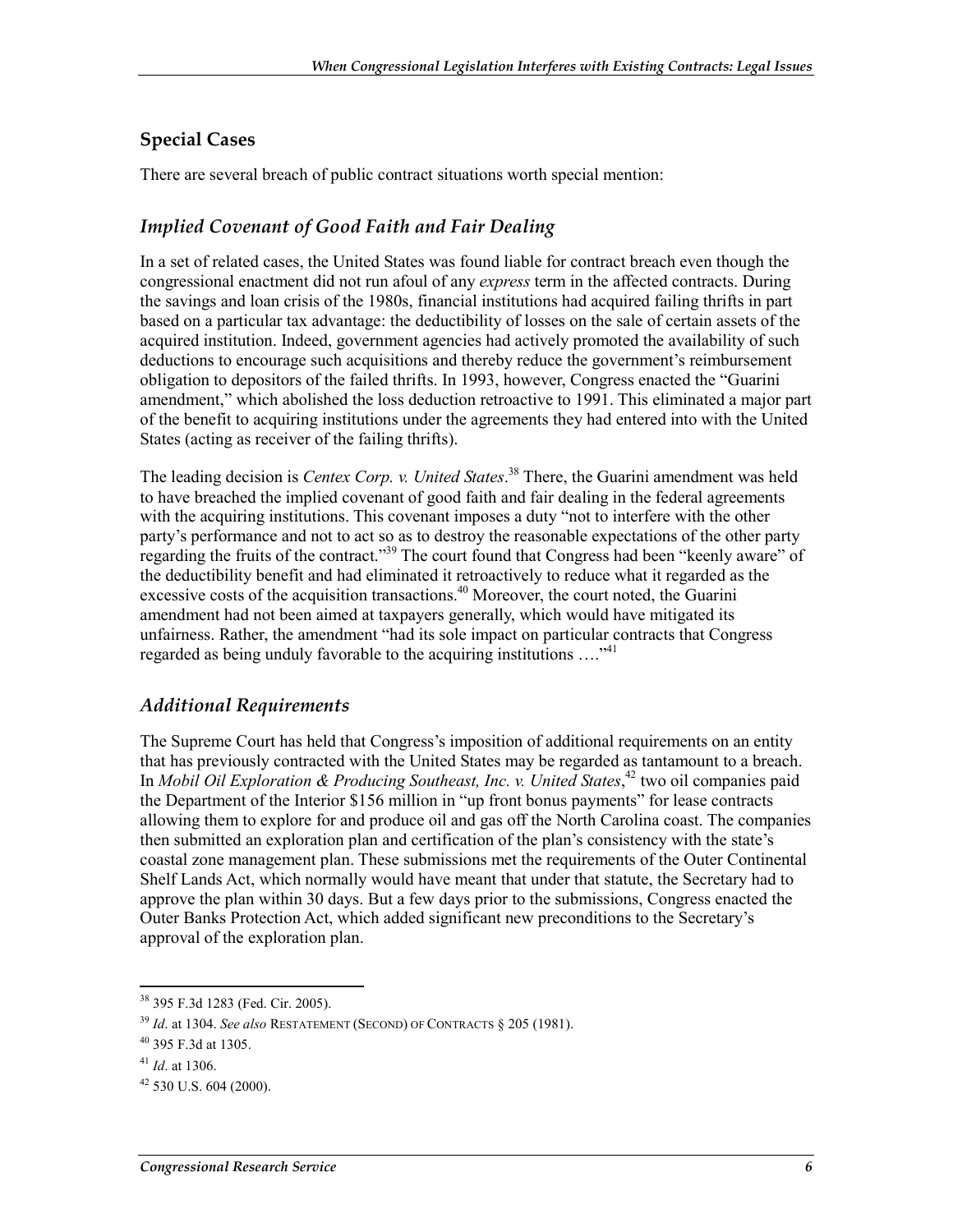The oil companies claimed that the new act constituted a repudiation of their lease contracts, $43$ entitling them to restitution of the \$156 million in up-front payments. The Supreme Court agreed. The delays imposed by the new act, it held, violated the lease contracts, which made the lessees subject only to the requirements in those leases and, by incorporation, other law *existing when the leases were entered into.* 

#### *Congressional Inaction*

In at least one circumstance, the courts have found the United States to have breached contracts as the result not of Congress's action, but of its failure to act. Under the Nuclear Waste Policy Act of 1982,<sup>44</sup> the Department of Energy has entered into contracts with nuclear power providers to gather and dispose of their spent nuclear fuel beginning in 1998 in return for regular payments by the power providers into a Nuclear Waste Fund. $45$  The providers have made the payments, but to this day the United States has not begun the removal and disposal of the spent fuel because Congress has yet to authorize a permanent repository for it.

This congressional inaction has spawned 81 breach of contract claims against the Department of Energy since 1998, resulting in \$2.1 billion in damage awards and settlements thus far out of \$8.6 billion sought. As of August 9, 2012, 33 cases are still pending, including some on appeal to the Federal Circuit<sup>46</sup>

#### **Breach Defenses Unique to the Sovereign**

One defense to breach claims that may be asserted only by the sovereign was described earlier. This defense, that the sovereign has not waived its immunity from suit, cannot be asserted by the United States in breach cases in light of the broad waivers of sovereign immunity in the Tucker Acts. Three other defenses unique to the sovereign are described here.

*The sovereign act defense* holds that the United States is not contractually liable for its "public and general" acts as sovereign. Stated the Supreme Court in its seminal decision on the defense: "Whatever acts the government may do … so long as they be public and general, cannot be deemed specially to alter, modify, obstruct, or violate the particular contracts into which it enters with private persons ....<sup>347</sup> The doctrine "thus balances the Government's need for freedom to legislate with its obligation to honor its contracts."48 Otherwise put, the doctrine levels the contractual playing field by ensuring that government contractors and private contractors are

<u>.</u>

 $43$  A "repudiation" of a contract obligation is a "statement by the obligor to the obligee indicating that the obligor will commit a breach that would of itself give the obligee a claim for damages for total breach." RESTATEMENT (SECOND) OF CONTRACTS § 250 (1981).

<sup>44 42</sup> U.S.C. §§ 10101-10270.

<sup>45</sup> Nuclear Waste Policy Act § 302(a)(5), 42 U.S.C. § 10222(a)(5).

<sup>46</sup> For detailed statistics on the status of the Nuclear Waste Policy Act cases, see Department of Justice, Spent Nuclear Fuel Data August 9, 2012 (slide show on file with author). *See also* Jeanne E. Davidson, Director, Commercial Litigation Branch, Dep't of Justice, *Lessons Learned from the Winstar and Spent Nuclear Fuel Cases: What Do the Available Data Suggest?* (May 17, 2012) (prepared for United States Court of Appeals for the Federal Circuit Judicial Conference). For an overview of the legal issues, see CRS Report R40996, *Contract Liability Arising from the Nuclear Waste Policy Act (NWPA) of 1982*, by Todd Garvey.

 $47$  Horowitz v. United States, 267 U.S. 458, 461 (1925).

<sup>48</sup> United States v. Winstar Corp., 518 U.S. 839, 896 (1996).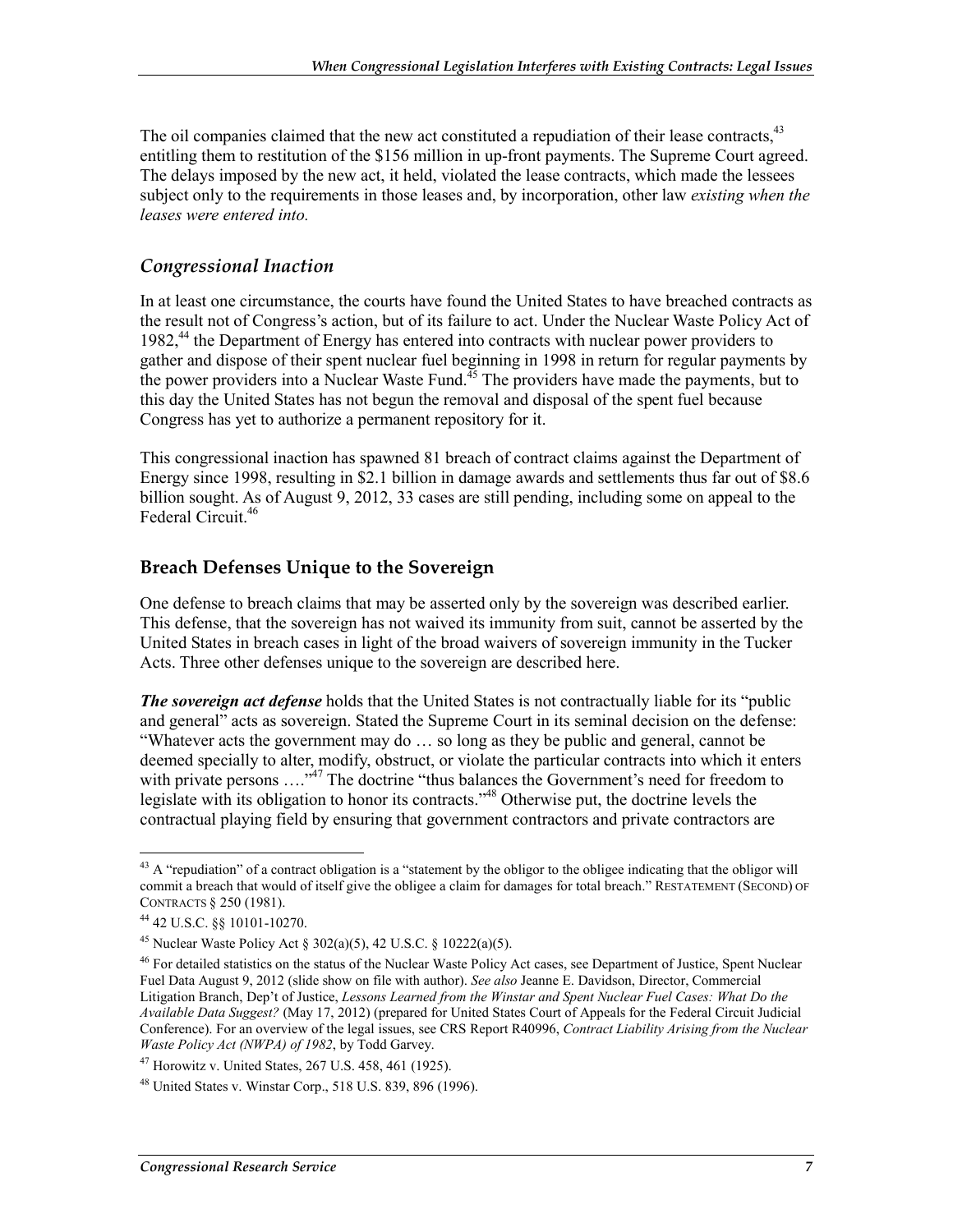affected the same way when the government, acting in its sovereign capacity through a "public and general" enactment, affects existing contract rights.

For example, in *Yankee Atomic Electric Co. v. United States*, 49 a nuclear utility claimed that congressional legislation requiring it to pay money into a fund created to clean up contaminated uranium enrichment facilities violated the government's pre-existing contractual agreement to supply enriched uranium to the utility at a specified price. The court rejected the breach claim, reasoning that the legislation was not enacted to retroactively increase the earlier contract price that is, was not enacted for the benefit of the government as contractor. Rather, it was enacted to address contamination at enrichment facilities, and the need to decommission them—that is, for the benefit of the public. Hence, the government could assert a sovereign act defense.

Because of the "public and general" requirement, federal legislation found to specifically target existing contracts does not qualify for the sovereign acts defense. One example is found in Winstar Corp. v. United States,<sup>50</sup> where an accounting device placed in federal contracts to encourage thrift institutions to acquire failing thrifts was, after such acquisitions, specifically withdrawn by Congress. The United States, said the Supreme Court, could not invoke the sovereign acts defense. The fact that a substantial part of the impact of Congress's action fell on the government's own contractual obligations, not to mention the government's financial selfinterest in the legislation, made the defense inappropriate.<sup>51</sup>

*The unmistakability defense* asserts that "sovereign power governs all contracts subject to the sovereign jurisdiction, and will remain intact unless surrendered in unmistakable terms."<sup>52</sup> Thus, a federal agency "cannot contract away Congress' sovereign power to regulate unless Congress has clearly and unmistakably empowered the agency to do so.<sup> $\frac{5}{2}$ </sup> But although the unmistakability doctrine is easy enough to state, it is harder to apply, raising a number of questions. There is no doubt that the sovereign acts doctrine and the unmistakability doctrine overlap in that the application of both requires an examination of the nature and purpose of the governmental action alleged to have breached an existing contract. But the doctrines "proceed from independent lines of authority ...."<sup>54</sup> Also, there is dispute as to whether, if the enactment of legislation affecting existing public contracts does not fall within the scope of the sovereign acts doctrine, the unmistakability doctrine still may apply. Most courts answer no,<sup>55</sup> but there is contrary authority.<sup>56</sup>

<sup>1</sup> 49 112 F.3d 1569 (Fed. Cir. 1997).

<sup>50 518</sup> U.S. 839 (1996).

<sup>&</sup>lt;sup>51</sup> *Id.* at 899 ("a governmental act will not be public and general it has the substantial effect of releasing the government from its contractual obligations"). *See also* Stockton East Water Dist. v. United States, 583 F.3d 1344, 1367 (Fed. Cir. 2009) (sovereign acts defense unavailable "where the governmental action is specifically directed at nullifying contract rights"). Another example of a legislative act being held not sufficiently public and general is *Centex Corp. v. United States*, 395 F.3d 1283, 1306 (Fed. Cir. 2005), discussed earlier in the report. There, however, the "targeted" aspect of the legislation was used by the court to support a holding that the implied covenant of good faith and fair dealing had been violated, not to reject a sovereign acts defense.

<sup>52</sup> *Winstar*, 518 U.S. at 872.

<sup>53</sup> Transohio Savings Bank v. Director, Office of Thrift Supervision, 967 F.2d 598, 622 (D.C. Cir. 1992).

<sup>54</sup> Cuyahoga Metro. Housing Auth. v. United States, 57 Fed. Cl. 751 (2003).

<sup>55</sup> *See, e.g.*, Allegre Villa v. United States, 60 Fed. Cl. 11, 17 (2004).

<sup>56</sup> *See, e.g*., Adams v. United States, 42 Fed. Cl. 463, 484 (1998) (applying unmistakability doctrine despite finding sovereign act doctrine not applicable).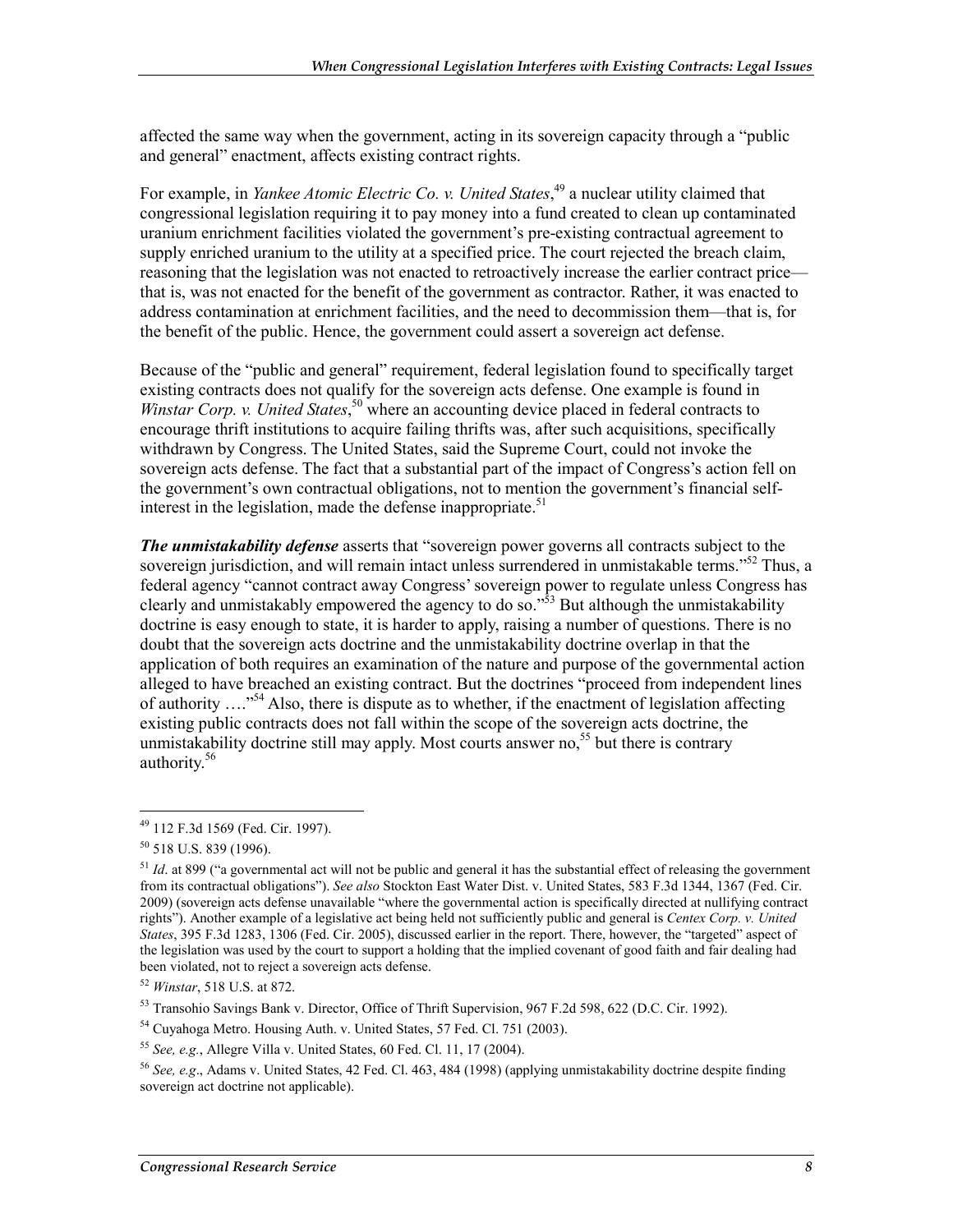An example of the majority rule—that legislation outside the sovereign acts doctrine is outside the unmistakability doctrine—is *Cuyahoga Metropolitan Housing Authority v. United States.*<sup>57</sup> The case involved whether the United States breached certain Housing Assistance Payment contracts with the owners of low-income housing, entered into under the Housing Act of 1937, when it enacted legislation that changed the way rent subsidies were to be determined under that act and the existing contracts. The court found that the new law breached existing contracts because it was not protected by the unmistakability doctrine. In passing the law, the court noted, "Congress did not act to protect public safety, morals, or the economy through the exercise, for example, of its police powers. Rather, in an appropriations measure, it deliberately targeted, at HUD's behest, that agency's contractual obligations ... in an effort to reduce outlays ...."<sup>58</sup> Adjusting the price to be paid under existing contracts, concluded the court, "fails to invoke any of the sovereign powers implicated by the unmistakability doctrine and thus remains actionable."59

*Termination for convenience of the government*. Breach claims based on contract termination by the United States are precluded, on the ground that the government's contracts are "entered into subject to the power of Congress to enact legislation authorizing the government to … cancel them …."60 This is a specialized sovereign defense, applicable to contract *termination* by the United States rather than, as the defenses above, contract abrogation. It generally arises in connection with federal procurement contracts. The private contract party, following termination by the United States, is obviously entitled to compensation for work already done; the party simply cannot insist on continuing to perform under the contract and receiving payment therefor. Congressional termination of contracts often comes in the form of an appropriations bill instructing that federal funds not be spent on future purchases under a particular procurement contract.

Being inherent in federal sovereignty, this defense is not dependent on being expressly stated in government contracts. Nonetheless, "termination for convenience of the government" clauses often are used in contracts under which the United States receives goods or services. Such clauses serve to notify the unwary government contracting partner of the inherent federal termination power, and to define the damages owed upon termination. The clauses assert the federal government's "broad right to terminate without cause and limit[] the contractor's recovery to costs incurred, profit on work done, and costs of preparing the termination settlement proposal."<sup>61</sup>

### **Takings**

As mentioned, plaintiffs filing breach of contract complaints against the United States often add a takings claim under the Fifth Amendment Takings Clause. The Takings Clause is relevant because

<sup>57 57</sup> Fed. Cl. 751 (2003).

<sup>58</sup> *Id*. at 777.

<sup>59</sup> *Id*. at 779.

 $^{60}$  De Laval Co. v. United States, 284 U.S. 61, 73 (1931). What the Court actually said was that the contracts were entered into subject to the power of Congress to cancel them "as required by the necessities of war." *Id.* This apparent qualifier was left out in the text quote because commentators ignore it, reading the sentence more broadly. *See, e.g*., 4A C. McBride, T.J. Touhey & W.A.I. Wilson, GOVERNMENT CONTRACTS: CYCLOPEDIC GUIDE TO LAW, ADMINISTRATION, AND PROCEDURE § 30.20[2] (2012).

<sup>&</sup>lt;sup>61</sup> John Cibinic, Jr., Ralph C. Nash, Jr., and James F. Nagle, ADMINISTRATION OF GOVERNMENT CONTRACTS 1049 (Geo. Wash. Univ. 2006).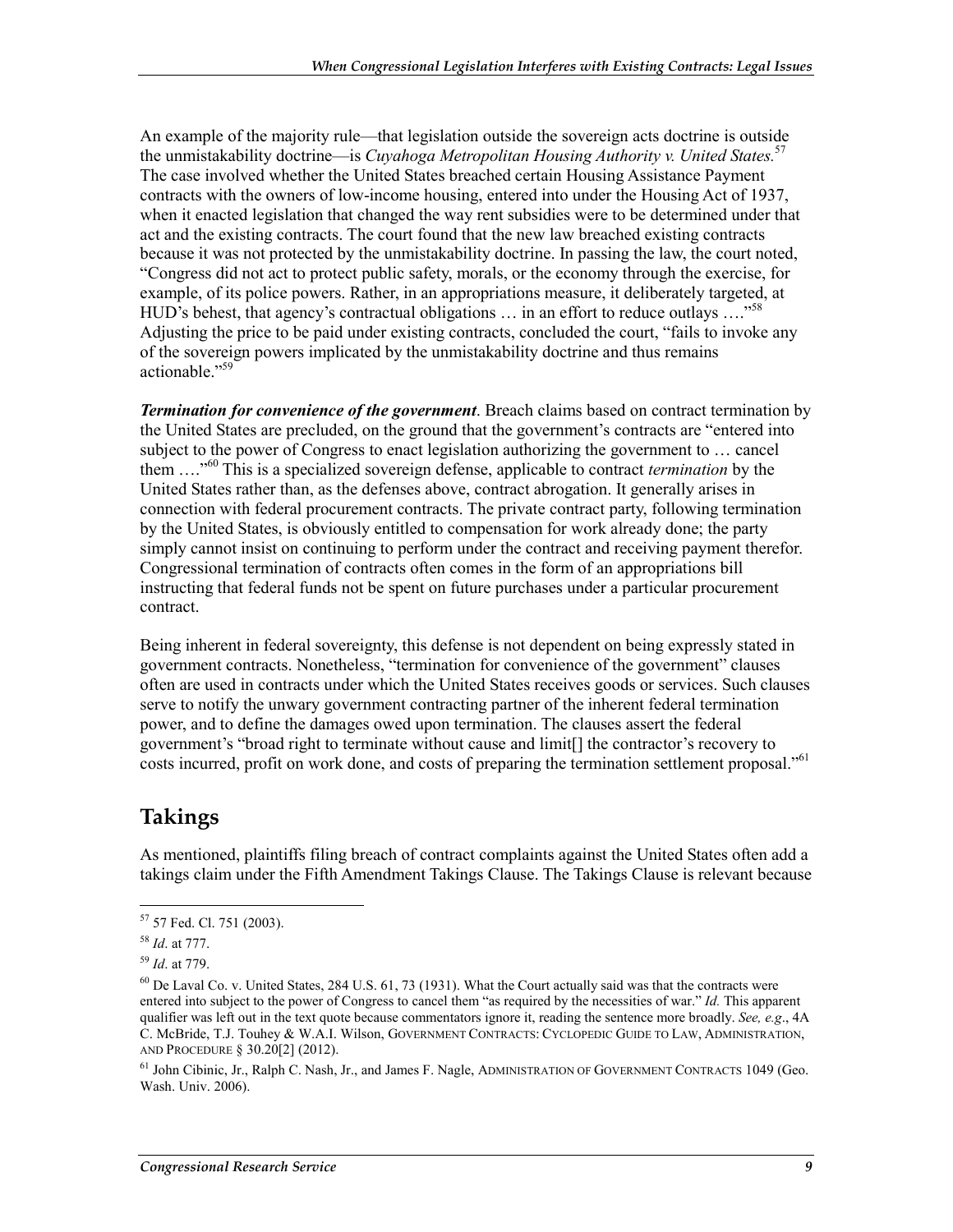contract rights generally are deemed to constitute "property" as that term is used in the Takings Clause.<sup>62</sup> A breach by the United States, therefore, can be argued to constitute a taking of one's property in a contract right.

#### **Reservation of Power to Amend**

When Congress expressly reserves the power to amend a statute and agreements entered into thereunder, the contract rights arising under the statute will not be deemed property for takings purposes.<sup>63</sup> That being so, the exercise of the reserved power to amend cannot be deemed a taking of those rights. Even when only a power to amend *the statute* is stated, authority to amend agreements under the statute will be implied and thus no property rights will accrue.<sup>64</sup> Yet again, contract rights may be held to lack property status where reservation of a power to amend is contained solely in regulations and the agreements, not in the statute itself.<sup>65</sup> But although a reservation of a right to amend may need to be found somewhere to prevent a contract right from gaining Takings Clause protection, the reservation need not always be express but may be implied from prior actions of the government.<sup>66</sup>

#### **Judicial Preference for Breach of Contract Claims**

While breach of contract and takings claims against the United States are often brought in the same action, the Court of Federal Claims and Federal Circuit display a marked preference for litigating such actions under a breach theory—often ignoring the taking claim entirely. As seminally stated decades ago, takings theory "has limited application to the relative rights of party litigants when those rights have been voluntarily created by contract. In such instances, interference with such contractual rights generally gives rise to a breach claim, not a taking claim."<sup>67</sup> For example, all of the roughly 125 cases filed on account of Congress's withdrawal of an accounting technique in the S&L bailout statute (see page one) included both breach and takings claims, and all of them, except the two cases remaining, have been decided solely on breach grounds.

The explanations put forward by the Court of Federal Claims and Federal Circuit for this tilt toward breach adjudication have been several. One is that when the United States *enters into* a contract, it does so in its proprietary rather than sovereign capacity. Thus, remedies must arise

<sup>&</sup>lt;u>.</u> <sup>62</sup> *See, e.g*., United States Trust Co. v. New Jersey, 431 U.S. 1, 19 n.16 (1977) ("Contract rights are a form of property and as such may be taken … provided that just compensation is paid."), and Lynch v. United States, 292 U.S. 571, 579 (1934) ("Valid contracts are property, whether the obligor be a private individual, a municipality, a State, or the United States."). There are exceptions to the general rule of property status, however. Thus, *Bowen v. POSSE*, 477 U.S. 41 (1986), held that minor provisions in public contracts that simply embody the private party's acceptance of a regulatory program "as is" are not property.

<sup>63</sup> *See, e.g.*, Democratic Central Comm. v. WMATC, 38 F.3d 603, 606 (D.C. Cir. 1994) (when government "acts to create property rights yet retains the power to alter those rights, the property right is not considered 'private property,' and the exercise of the retained power is not considered a taking ….").

<sup>64</sup> *Bowen*, 477 U.S. at 55.

<sup>65</sup> *See, e.g*., South Carolina v. Cavazos, 897 F.2d 1272, 1275-1276 (4th Cir. 1990).

<sup>66</sup> *Democratic Central Comm*., 38 F.3d at 607.

<sup>67</sup> Sun Oil Co. v. United States, 572 F.2d 786, 818 (Ct. Cl. 1978). *Accord*, Hughes Communications Galaxy, Inc. v. United States, 271 F.3d 1060, 1070 (Fed. Cir. 2001).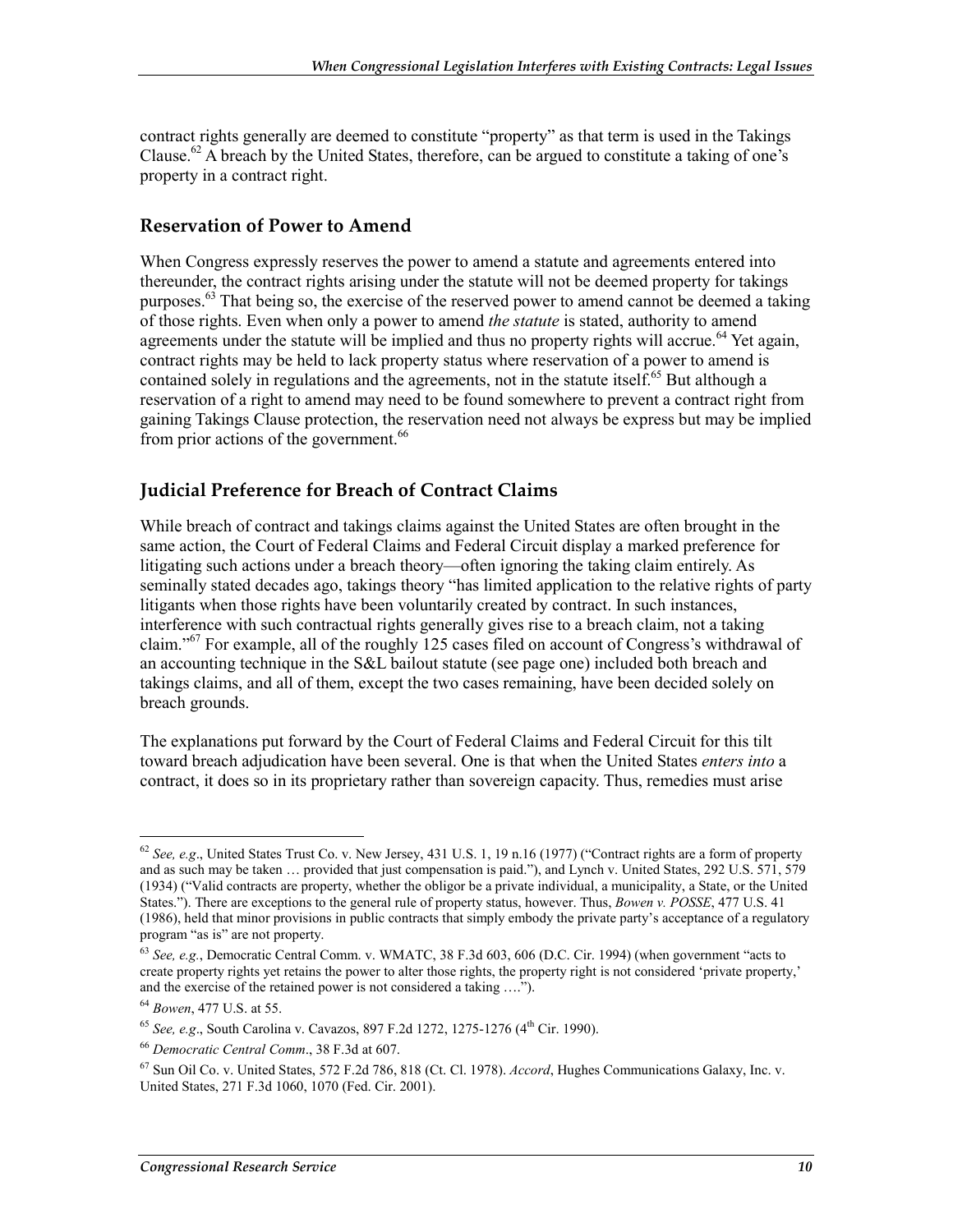from the contracts themselves.68 Nor is there a taking when the government's action *in abrogating its contract* is viewed as proprietary.<sup>69</sup> Another explanation is that nothing has been taken where, as is typical, the plaintiff retains the full range of breach remedies.<sup>70</sup> And if there is no breach of the contract right, nothing was taken. Finally, courts tend to avoid, or at least defer, constitutional questions when there are non-constitutional grounds for resolving a case.<sup>71</sup>

The preference in Court of Federal Claims and Federal Circuit decisions for resolution on breach grounds takes two inconsistent forms.<sup>72</sup> Under one view, if a breach claim is made, the taking claim must be dismissed at the outset.<sup>73</sup> Under a second view, both theories may be pleaded, but the taking claim is held in abeyance until such time as the breach claim is resolved. The implication is that if breach is found, the taking claim is dismissed; if not, the taking claim may be litigated.<sup>74</sup> While the second view—that a plaintiff losing a contract claim may proceed with his taking claim—has been expressly rejected in some decisions,<sup>75</sup> a few recent decisions endorse it.<sup>76</sup> Research reveals no decisions in which the second view has yielded a no-breach ruling followed by a finding of a taking. Under either view, of course, "a party can obtain only one recovery for a single harm."<sup>77</sup>

One circumstance where a breach claim clearly should not void the taking claim is when the taking claim is based on a property right existing independently of the contract, even if created by  $it.<sup>78</sup>$ 

The debate over which legal theory can be pursued—breach, taking, or both—is not merely a doctrinal nuance.<sup>79</sup> It can substantially affect the amount of plaintiff's recovery. For example,

<sup>71</sup> *See, e.g*., Stockton East Water Dist. v. United States, 583 F.3d 1344, 1368 (Fed. Cir. 2009) ("trial court may properly defer the taking issue … in favor of first addressing the contract issue"); Century Exploration New Orleans, Inc. v. United States, 103 Fed. Cl. 70 (2012).

<sup>72</sup> *See generally* Echeverria, *supra* note 70; David W. Spohr, *(When) Does a Contract Claim Trump a Takings Claim? Lessons from the Water Wars*, 2:1 Wash. J. Envtl. L. & Pol'y 125 (2012).

<sup>75</sup> *See, e.g*., PG&E v. United States, 70 Fed. Cl. 766, 780 n.14 (2006).

<sup>76</sup> *See, e.g.*, Stockton East Water Dist. v. United States, 583 F.3d 1344, 1368-1369 (Fed. Cir. 2009); *Century Exploration*, 103 Fed. Cl. 70.

<sup>77</sup> *Stockton East*, 583 F.3d at 1369.

<sup>68</sup> *Hughes Communications Galaxy*, 271 F.3d at 1070; *Sun Oil Co*., 572 F.2d at 818.

<sup>69</sup> An example is Janicki Logging Co. v. United States, 36 Fed. Cl. 338 (1996), *aff'd*, 124 F.3d 226 (Fed. Cir. 1997). In contrast, in *Scott Timber Co. v. United States*, 44 Fed. Cl. 170 (1999), a plaintiff alleging breach of a timber contract by the United States was allowed to plead a taking claim because, unlike in *Janicki*, the government appeared to have "suspended plaintiff's timber contracts by virtue of a sovereign act, for the public good." *But see* note 74 *infra*.

<sup>70</sup> Castle v. United States, 301 F.3d 1328, 1342 (Fed. Cir. 2002). If the plaintiff does *not* "retain the full range of breach remedies," the conclusion arguably should be the opposite. As one commentator notes, the taking claim should remain available "when the government has not merely impaired or destroyed the value of a contract interest but abrogated the contract-holder's ability to pursue a judicial remedy or abolished the right altogether." John Echeverria, *Public Takings of Public Contracts*, 36 Vt. L. Rev. 517, 517 (2012).

<sup>73</sup> *See, e.g.*, *Castle*, 301 F.3d at 1342; *Hughes Communications Galaxy*, 271 F.3d at 1070.

<sup>74</sup> *See, e.g*., Consolidated Edison Co. of New York v. United States, 67 Fed. Cl. 285, 291 (2005). *Compare* Henry Housing Limited Partnership v. United States, 95 Fed. Cl. 250 (2010) (proprietary/sovereign distinction blurs where government *targets* contract, so both breach and takings claims may be pleaded and considered, though doctrine of avoiding constitutional claims suggests that breach claim should be adjudicated first, which may make it unnecessary to reach taking claim).

<sup>78</sup> Allegra Villa v. United States, 60 Fed. Cl. 11, 18 (2004). *See also* Integrated Logistics Support Systems Int'l v. United States, 42 Fed. Cl. 30, 34-35 (1998) (refusing to dismiss taking claim because unclear whether contract conferred rights at issue).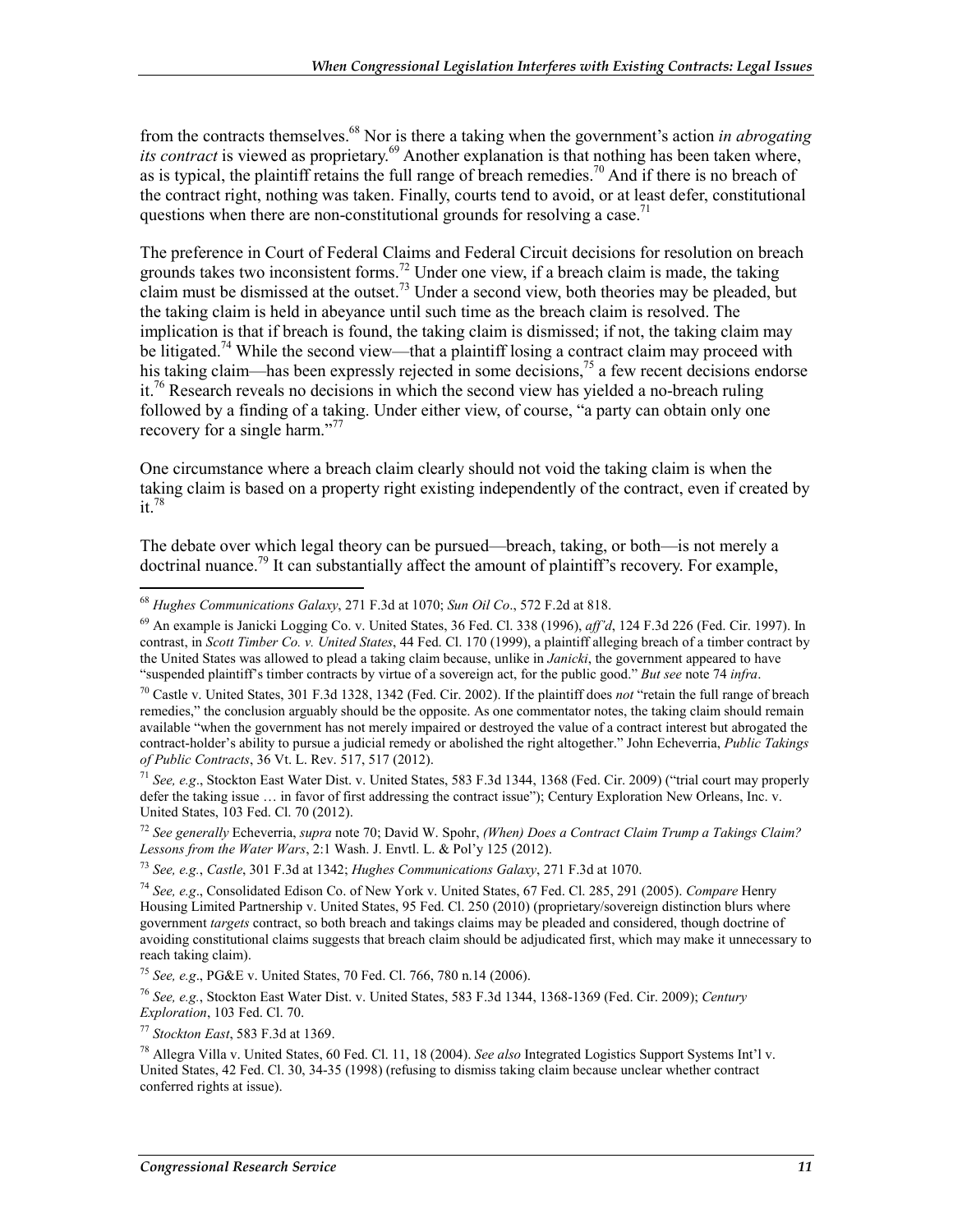damages for a breach of contract may include incidental or consequential losses caused by the breach,<sup>80</sup> while such coverage is traditionally precluded in takings law.<sup>81</sup> On the other hand, courts generally disallow prejudgment interest in breach cases,  ${}^{82}$  while prejudgment interest is constitutionally mandated in takings claims.<sup>83</sup> It is not unheard of for prejudgment interest in takings cases to be greater than the core component of the award, the value of the property as of the date of the taking. Finally, the sovereign act defense, discussed above, is available only for breach claims.

### **Substantive Due Process and Borrowing Clause**

The Fifth Amendment Due Process Clause is worded solely as a *procedural* guarantee<sup>84</sup> but is read to impose *substantive* constraints on federal legislation also. However, for so-called economic legislation, substantive due process constraints generally are minimal. The Supreme Court requires only that economic legislation not be arbitrary and capricious—that is, that there be some minimum rational basis connecting the means employed by the legislation and a legitimate government end (not necessarily the one the legislature had in mind).<sup>85</sup> Plainly, this review standard is highly deferential. Note, though, that the justification for the prospective aspects of a piece of legislation may not suffice for the retroactive aspects—such as its application to existing contracts.<sup>86</sup>

Despite the famously lax nature of the substantive due process test for economic legislation, two Supreme Court decisions from the Depression indicate that when the United States abrogates its own contracts in order to enhance federal revenues, even in dire economic times, a much more searching scrutiny, and invalidation, will likely follow. In *Lynch v. United States*, a 1933 statute withdrawing the consent of the United States to be sued under contracts of war risk insurance from World War I was held to violate due process.87 And in *Perry v. United States*, a 1933 joint resolution purporting to abrogate a clause in government war bonds calling for payment in "gold coin of the present standard of value" was held invalid.<sup>88</sup> Instead, the resolution allowed payment in dollars of the bond's face amount. Though bond holders alleged a due process violation, the Court based its decision on Congress's power "[t]o borrow Money on the credit of the United

<sup>(...</sup>continued)

<sup>79</sup> *See generally* Echeverria, *supra* note 70, at 522-525.

<sup>80</sup> RESTATEMENT (SECOND) OF CONTRACTS § 347.

<sup>81</sup> United States v. General Motors, 323 U.S. 373, 379 (1945).

 $82$  28 U.S.C. § 2516(a).

 $83$  Kirby Forest Indus., Inc. v. United States, 467 U.S. 1, 10 (1984). To be precise, interest is computed from the date of the taking to the date on which the United States tenders payment, not the date of judgment.

 $84$  U.S. Const. amend. V: "No person shall ... be deprived of life, liberty, or property, without due process of law ...." Contract rights are deemed to be "property" under this clause, just as this report earlier noted the property status of contract rights under the Takings Clause.

<sup>&</sup>lt;sup>85</sup> As discussed *infra* in note 91, the Fifth Amendment Due Process Clause is held not to apply principles to the United States akin to those applied to the states under the Impairment of Contracts Clause.

<sup>86</sup> *See, e.g*., Pension Benefit Guaranty Corp. v. R.A. Gray & Co., 467 U.S. 717, 730 (1984) ("It does not follow … that what Congress can legislate prospectively it can legislate retrospectively. The retroactive aspects of legislation, as well as the prospective aspects, must meet the test of due process, and the justifications for the latter may not suffice for the former."), *quoting* Usery v. Turner Elkhorn Mining Co., 428 U.S. 1, 16-17 (1976).

<sup>87 292</sup> U.S. 571 (1934).

<sup>88 294</sup> U.S. 330 (1935).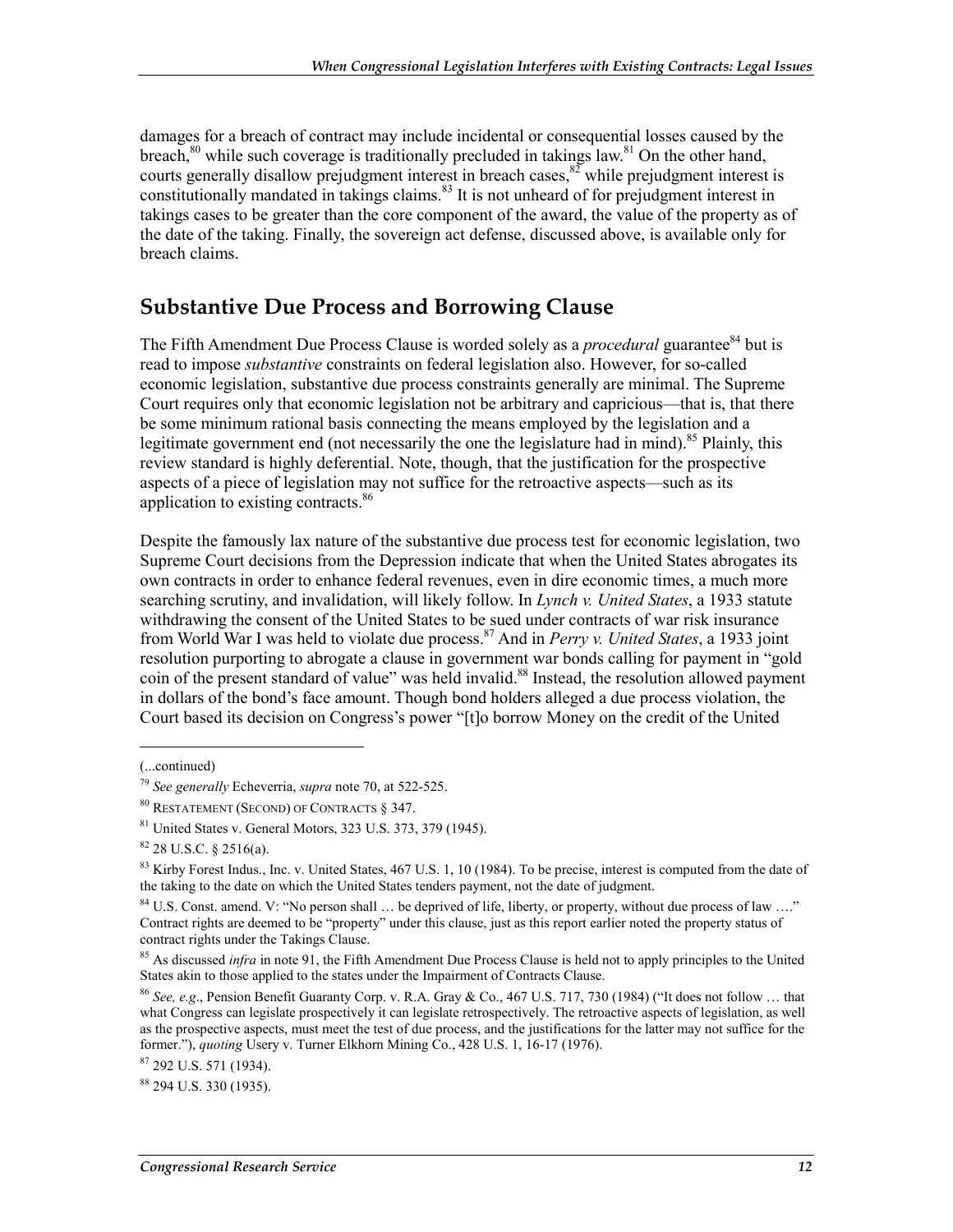States."<sup>89</sup> To say that Congress can withdraw that pledge of credit, explained the Court, "is to assume that the Constitution contemplates a vain promise …."90

## **Federal Actions Interfering with**  *Private* **Contract Rights**

### **Introduction**

As noted, no breach of contract action can be filed against the United States when it interferes with an existing private contract. A breach action by definition would assert that the United States failed to honor a contractual duty, clearly impossible if the United States is not even a contract party. Thus, the chief legal constraints on congressional interference with existing private contracts flow from the Constitution—in particular, from the Takings Clause and Due Process Clause. The one constitutional provision specifically aimed at protecting contract rights from government action, the Impairment of Contracts Clause, applies only to the states.<sup>91</sup>

Court decisions regarding federal interference with contracts between private parties reveal two overarching precepts. First, Congress has greater constitutional freedom to impair private contract rights than contractual obligations of the federal government. This is unsurprising, since with private contracts there is no governmental self-interest to skew the government's decision making. That being so, courts can more readily assume that the government is acting as a neutral arbiter of competing societal interests whose decisions warrant deference. Second, within the realm of private contracts, Congress has greater freedom to impair contract rights than do the states. As the Supreme Court has said, the United States is subject to "less searching standards" than are the states under the Impairment of Contracts Clause.<sup>92</sup> The combination of these two principles has meant that successful constitutional challenges to federal interference with existing private contracts are rare.

### **Takings**

<u>.</u>

Congressional interference with existing private contracts raises takings issues for the same reason that such interference with existing public contracts does: contract rights generally are

<sup>89</sup> U.S. Const. art. I, § 8, cl. 2.

<sup>90 294</sup> U.S. at 351.

<sup>&</sup>lt;sup>91</sup> The non-applicability of the Impairment of Contracts Clause to the federal government stems first from the Clause's textual reference solely to "State": "No *State* shall … pass any … Law impairing the Obligation of Contracts." U.S. Const. art. I, § 10 (emphasis added). The adjacent constitutional section, setting out limits on *congressional* power, conspicuously lacks any such bar on impairment of contracts. U.S. Const. art. I, § 9. Non-applicability of the impairment clause to the United States stems second from the Supreme Court's holding that the Fifth Amendment Due Process Clause, which expressly applies to the United States, does not incorporate "principles … coextensive with provisions existing against state impairments of pre-existing contracts." *Pension Benefit Guaranty Corp*., 467 U.S. at 733. Indeed, said the Court, "we have contrasted the limitations imposed on States by the Contract Clause with the less searching standards imposed on economic legislation by the Due Process Clauses." *Id*. *Accord*, Concrete Pipe & Prods. Inc. v. Construction Laborers Pension Trust, 508 U.S. 602, 640-641 (1993); United States v. Winstar Corp., 518 U.S. 839, 875-876 (1996).

<sup>92</sup> *Pension Benefit Guaranty Corp.*, 467 U.S. at 733.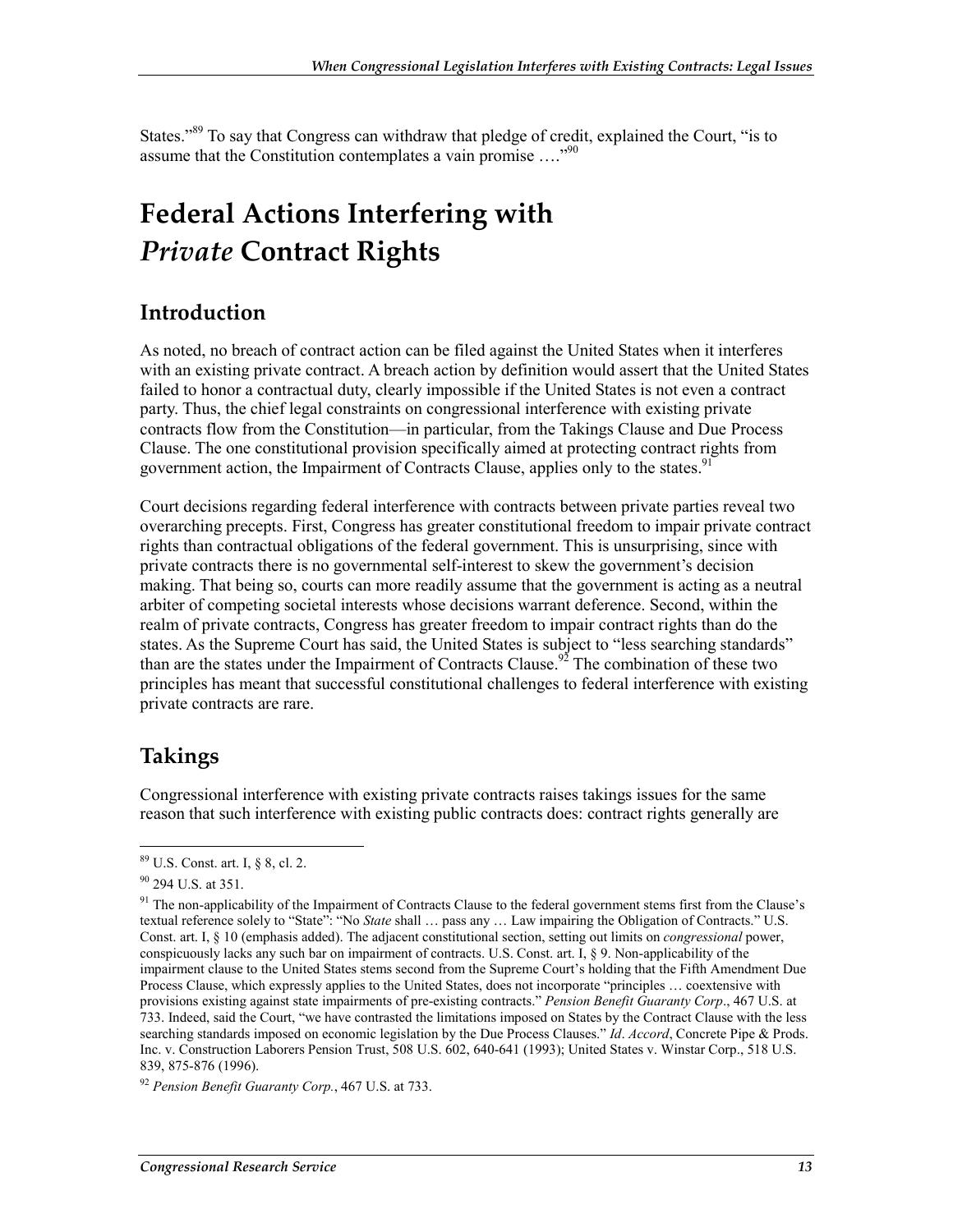deemed property under the Takings Clause.<sup>93</sup> Still, the Supreme Court says that "Congress has considerable leeway to fashion economic legislation, including the power to affect contractual commitments between private parties."<sup>94</sup> As the following sections show, a recurring question in the case law is whether the interference with the contract right is merely an incidental byproduct of the congressional legislation, or is instead its targeted purpose.

#### *Omnia* **Rule for Incidental Interference**

In *Omnia Commercial Co. v. United States*, 95 the Supreme Court handed the federal government a powerful, broadly applicable defense against takings actions based on interference with existing private contracts. The Court held that government actions that only *incidentally* interfere with performance of private contracts—rather than targeting them directly—constitute but a "frustration," not a taking, of those contract rights.

*Omnia* involved a plaintiff company with a contract to buy steel plates from a manufacturer at an under-market price. Plaintiff's plans were thwarted when the United States requisitioned the manufacturer's entire production of steel plate for 1918, during World War I, and directed it not to comply with its contract with Omnia. Omnia alleged an appropriation of its contract right to the steel plates, but the Supreme Court saw it otherwise. The government's requisition, it explained, did not appropriate the company's contract right; rather, it rendered performance under the contract impossible. "Frustration and appropriation are essentially different things," it said.<sup>96</sup> The government, reasoned the Court, acquired the steel, not the contract right; one must not confuse the contract (the promise of steel delivery) with its subject matter (the steel). The company's losses due to contract nonperformance are thus only a consequential loss, for which takings law affords no remedy.

Uses of *Omnia* to defeat takings claims against the United States are legion. In one case, Congress, after the 9/11 attacks, determined that airport security could better be handled by federal personnel than by the system then in place using private security services under contract to the airlines. So Congress enacted the Aviation and Transportation Security Act,  $97$  which transferred airport security responsibilities to a newly created federal agency. The effect of Congress's action was to eliminate the value of the security services' contracts. The Federal Circuit rebuffed the security services' takings challenge, however.<sup>98</sup> As in *Omnia*, it said, the losses suffered by the disappointed contract parties were caused indirectly; the United States only "frustrated," in *Omnia*'s words, the economic expectations of the security services. Such frustration, *Omnia* establishes, falls short of a taking.

In another case, a landlord asserted a taking of its lease contracts with Yugoslavia, after that country's offices in New York City were closed by the United States.<sup>99</sup> No taking was found, in part because of the *Omnia* rule: no taking occurs when a contract is frustrated by government

<sup>93</sup> *See* note 62 *supra* and accompanying text.

<sup>94</sup> Eastern Enterprises v. Apfel, 524 U.S. 498, 528 (1998) (plurality).

<sup>&</sup>lt;sup>95</sup> 261 U.S. 502 (1923).

<sup>96</sup> *Id*. at 513.

 $97$  P.L. 107-171 (codified in scattered sections of 5 U.S.C. and 49 U.S.C.).

<sup>98</sup> Huntleigh USA Corp. v. United States, 525 F.3d 1370 (Fed. Cir. 2008).

<sup>99 767</sup> Third Avenue Assocs. v. United States, 48 F.3d 1575 (Fed. Cir. 1995).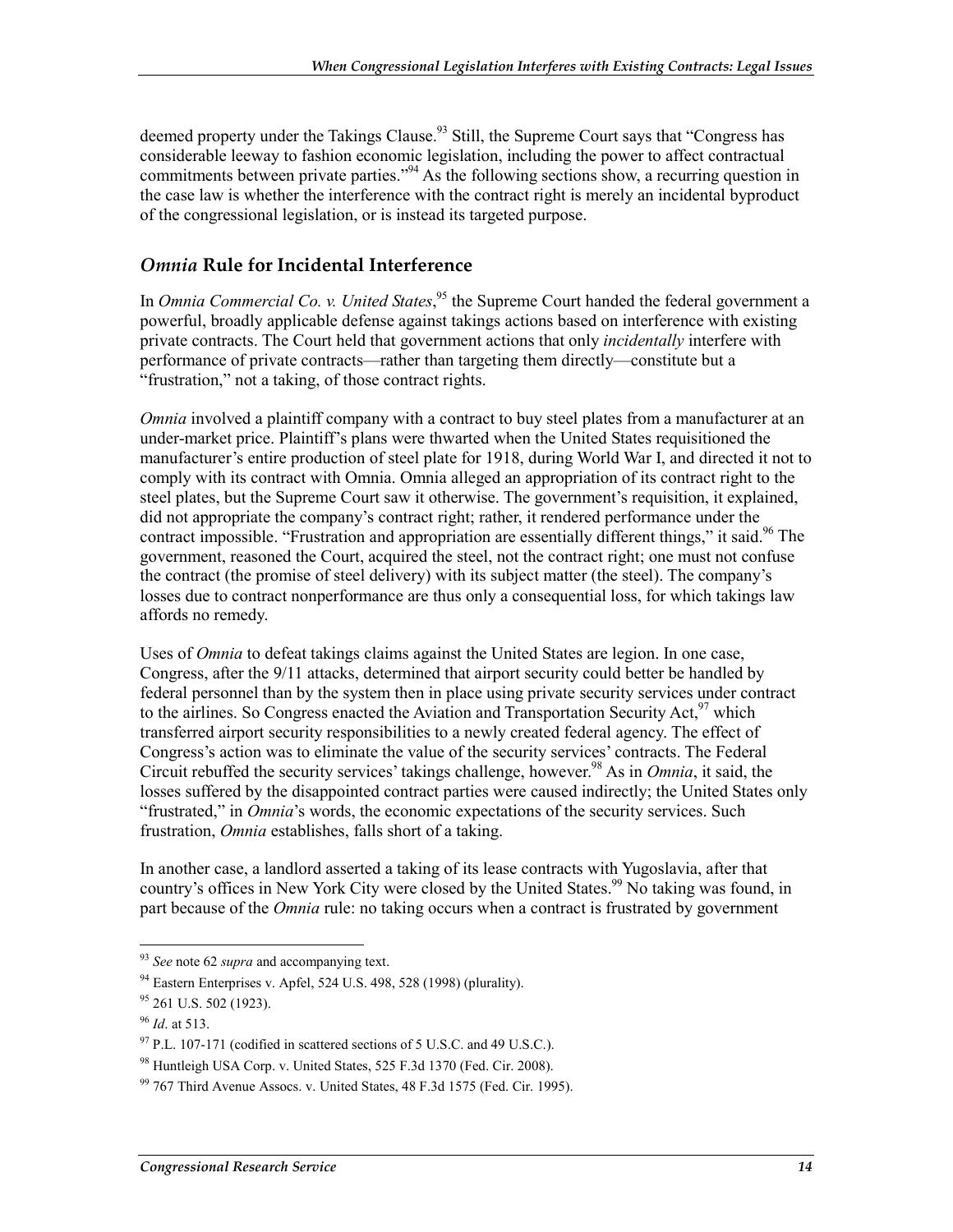action not directed at the takings claimant. The United States' action was seen by the court to be directed at the lessee, Yugoslavia, not the landlord. In yet a third case, a nuclear waste transporter claimed a taking of its contract to deliver waste to a reprocessing facility, based on a federal moratorium on the reprocessor's operating license application.<sup>100</sup> Again, no taking by the United States was found. The moratorium had as its target the reprocessor, not the plaintiff-transporter, so the latter's loss was viewed as only a consequential, hence noncompensable, loss.

#### *Omnia* **Limits**

At least three limits to the *Omnia* rule exist.

First, and as the statement of the rule implies, *Omnia* does not apply when congressional legislation *expressly "targets" an existing contract right—*rather than affecting contract rights only incidentally.<sup>101</sup> In targeting cases, the impact on the contract is assessed for a taking instead under the ubiquitous "*Penn Central* test," a multifactor balancing framework applied to regulatory interferences with property rights.102 *Penn Central* requires a court to evaluate (1) the economic impact of the government action on the property owner; (2) the degree of interference with the property owner's investment-backed expectations; and (3) the "character" of the government action.<sup>103</sup> The precise meaning of these ill-defined factors is only now, 34 years after their debut, beginning to become clear, with the benefit of hundreds of lower court decisions construing them. Suffice it to say here that the *Penn Central* test is not an easy test to satisfy. Thus, even when the United States is divested of its *Omnia* liability shield, plaintiffs asserting takings claims based on targeted legislation almost invariably lose under *Penn Central*—though to be sure, the existing cases do not involve extreme facts.<sup>104</sup>

A few examples of this uphill climb for parties to private contracts make the point. In one Supreme Court case, a federal statute required employers quitting a multi-employer pension plan to make certain contributions to the plan, despite a pre-existing collective bargaining agreement setting out the employers' entire liability to the plan.<sup>105</sup> Applying the *Penn Central* factors, the Court found no taking of the rights under the collective bargaining agreement: the economic impact on the employer was not deemed out of proportion to its experience with the pension plan; the employer could have little expectation of congressional non-interference because pensions are a heavily regulated field; and the character of the government action was not an invasion or appropriation, nor did the United States take anything for its own use. In another case, a federal statute explicitly relieved Conrail of its contract duty to state and local agencies to operate commuter lines.106 No taking of the agencies' contract rights, held the court. Under *Penn Central*,

<u>.</u>

<sup>&</sup>lt;sup>100</sup> NL Industries, Inc. v. United States, 839 F.2d 1578 (Fed. Cir. 1988).

<sup>101</sup> *See, e.g*., *Cienega Gardens*, 331 F.3d at 1335 ("*Omnia* refers to legislation targeted at some public benefit, which incidentally affects contract rights, not … legislation aimed at the contract rights themselves in order to nullify them.").

<sup>&</sup>lt;sup>102</sup> The test was announced by the Supreme Court in Penn Central Transp. Co. v. New York City, 438 U.S. 104 (1978). <sup>103</sup> *Id*. at 124.

<sup>104</sup> *See, e.g*., Burlington Northern Rd. v. United Transp. Union, 822 F. Supp. 797, 802 (D.D.C. 1991) ("In considering [the *Penn Central* factors], it should be noted that economic legislation that affects private contracts to which the United States is not a party has not been considered a taking."), *aff'd on other grounds*, 987 F.2d 784 (D.C. Cir. 1993).

<sup>105</sup> Concrete Pipe & Prods., Inc. v. Construction Laborers Pension Trust, 508 U.S. 602 (1993). *Concrete Pipe* was an as-applied takings challenge. In a companion decision involving a facial challenge to the very same statutory requirement, the Court years earlier had also found no taking of any contract right, on similar reasoning. Connolly v. PBGC, 475 U.S. 211 (1986).

<sup>106</sup> Consolidated Rail Corp. v. Metro-North Commuter Railroad, 638 F. Supp. 350 (Sp. Ct. Reg. Rail Reorg. Act 1986).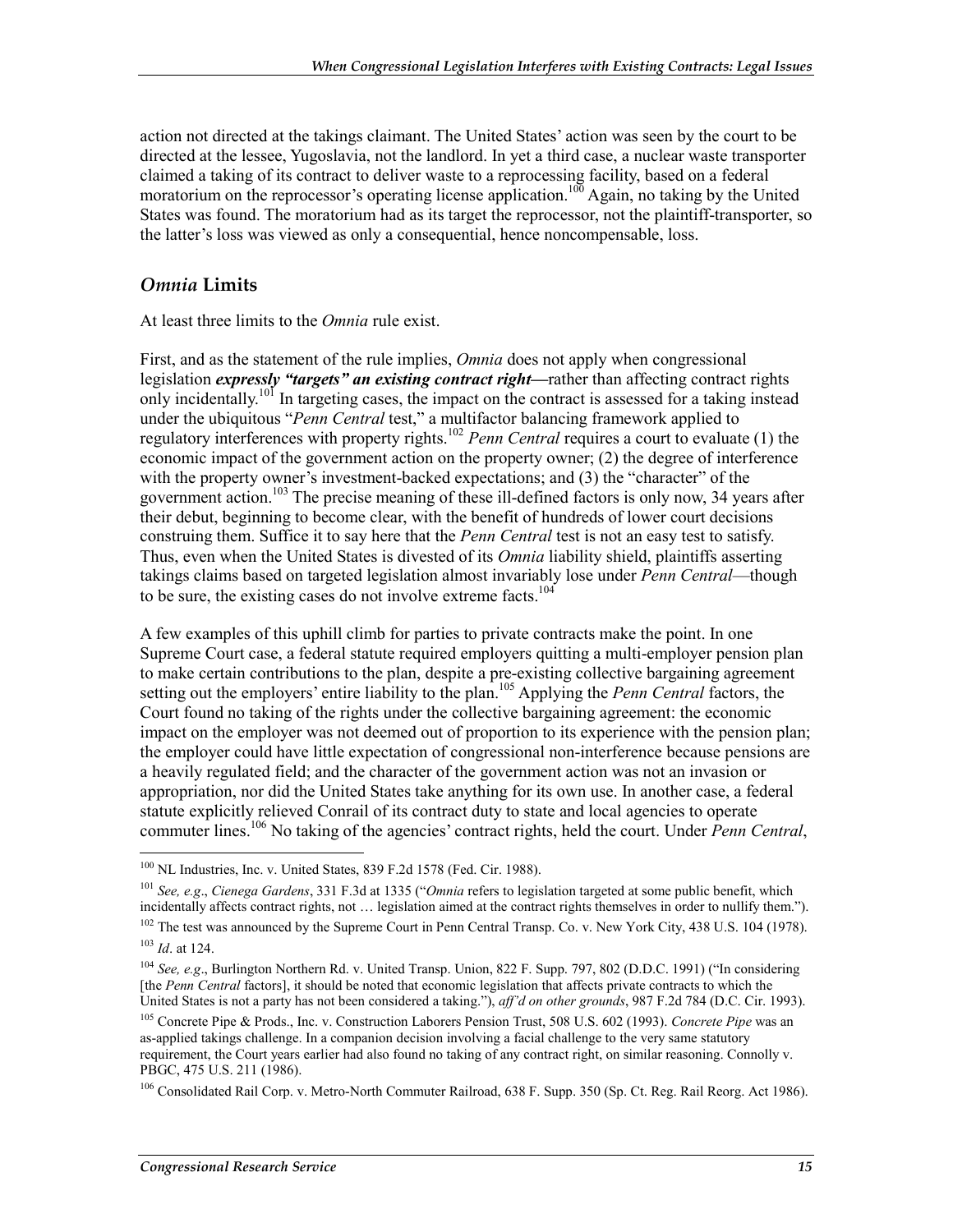the economic benefit of the government action is softened by benefits conferred on the agencies by the same statute; as above, the agencies could have little expectation of congressional noninterference because railroad labor disputes are a heavily regulated field; and the character of the government action was non-physical, suggesting the absence of a taking.

Second, *Omnia* does not apply where the United States *takes over the contract right*, rather than merely affecting it. Taking over a contract right means putting oneself in the shoes of the contracting party—taking over its rights and responsibilities under the contract. That was not involved, *Omnia* noted, on the facts presented: "there was no acquisition [by the United States] of the obligation …" of the steel manufacturer to deliver. If the steel company had failed to deliver to the United States, the remedy, the Court pointed out, would have been on the statute, not on the contract.<sup>107</sup> *Omnia*'s inapplicability to direct take-over of contract rights by the United States was underscored soon after it was decided. The following year, the Court rejected *Omnia*'s relevance and found a taking when the United States "put itself in the shoes of the claimant and appropriated to the use of the United States all the rights and advantages that an assignee of the contract would have had."<sup>108</sup> Viewed as an appropriation rather than a regulatory interference, this category of legislative impairment of existing private contract rights would not be tested under *Penn Central*.

A third situation not reached by *Omnia* is where *only one party to the contract has performed*, then a government action directly blocks transfer of the bargained-for consideration. In one case, U.S. sanctions against Libya explicitly barred Americans from working for Libyan enterprises.<sup>109</sup> The sanctions thus required plaintiffs to terminate their previously entered into employment contracts with a Libyan oil company. There was no taking of the employment contract, said the court. Among other reasons it cited: the economic impact on plaintiffs was slight, since the employment period had yet to begin. The court cautioned, however, that its conclusion would likely have been different had plaintiffs partly or completely performed and "the sanctions resulted in a loss of income for services previously provided but not yet paid for."<sup>110</sup>

### **Substantive Due Process**

As noted earlier, substantive due process constraints on economic legislation are minimal, requiring only that such legislation not be arbitrary and capricious. This review standard is highly deferential. Moreover, when it comes to government interference with existing contracts, the interference has to be substantial. As summarized by the Supreme Court,

If an impairment [of contract] is found, the reviewing court next determines whether the impairment is of constitutional dimension. If the alteration of contractual obligations is minimal, the inquiry may end at this stage. If the impairment is substantial, a court must look more closely at the legislation. *When the contract is a private one, and when the impairing statute is a federal one, this next inquiry is especially limited, and the judicial scrutiny quite minimal.* The party asserting a Fifth Amendment due process violation must overcome a

<sup>&</sup>lt;sup>107</sup> 261 U.S. at 510-511.

<sup>108</sup> Brooks-Scanlon Corp. v. United States, 265 U.S. 106, 120 (1924). *Accord*, Cienega Gardens v. United States, 331 F.3d 1319, 1334 (Fed. Cir. 2003) (describing *Omnia* rationale as "The government took steel from the steel company, but did not succeed to the plaintiff's rights under the contract.").

 $109$  Chang v. United States, 859 F.2d 893 (Fed. Cir. 1988).

<sup>110</sup> *Id.* at 898.